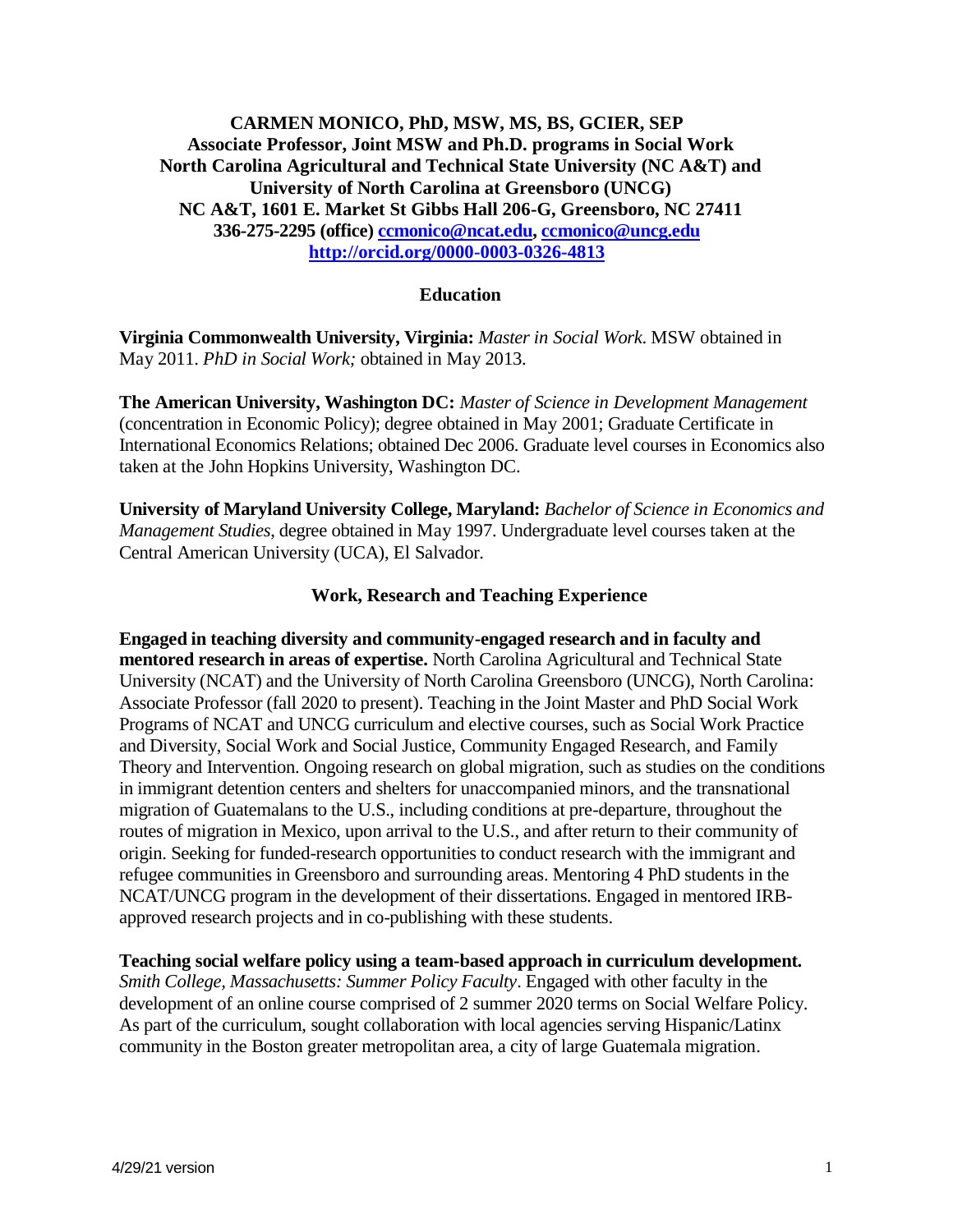**Developed an international concentration within the Human Services Studies (HSS) and taught courses across disciples and professions.** *Elon University, North Carolina: Assistant Professor (fall 2013 to spring 2020)*. Conducted research for a proposal for a joint HSS/Spanish Language Studies program. Developed and taught multiple times international courses or with a global component, including Introduction to Human Services, Working with Groups and Communities, Practicum Away in Guatemala, International Human Services, Global Violence Against Women, Human Trafficking, and Civil Society and Global Governance (COR course).

All electives courses taught at Elon have been approved for credit towards the minors of Peace & Conflict Studies (PCS), Women, Gender, and Sexuality Studies (WGSS), International & Global Studies (IGS), and Criminal Justice Studies (CJS), as well as for the major and minor of Public Health Studies (PHS). Requested and has been awarded competitive grants from a variety of internal sources for teaching and learning, community outreach and education, student training, professional development, and community-engaged research. Some grants supported residential educational programs and visits of scholars from Guatemala, Honduras, Nicaragua, and Mexico.

Was involved in campus information outreach, research and mentoring of students interested on global issues, such as international human services, sexual assault/harassment, and human trafficking, and to integrate a virtual reality (VR) teaching experience into coursestaught. Helped organize three Women's Conferences with the Divinity School at Shaw University and helped develop the podcast series [Learning, Lifting, Leading: Social Equity for and by Black and](https://blogs.elon.edu/socialequity/) [Brown](https://blogs.elon.edu/socialequity/)  [Girls & Women.](https://blogs.elon.edu/socialequity/) Conducted research on community engagement and professional student practice abroad. Published extensively in areas of expertise with colleagues from Elon and other universities, as well as with students – see publications. Has delivered workshops and lectures at national and international conferences of various disciplines – see presentations.

**As a U.S. Fulbright Scholar in Guatemala engaged in teaching and research.** *University Del Valle of Guatemala (UVG), Guatemala City: Bio-ethics Committee reviewer (2013 to present), Guest Lecturer (2015 to 2016), and PhD Thesis Advisor (2016 to present)*. Taught advanced qualitative research methods for the PhD in Applied Psychology program, joining a selected group of international scholars who develop long weekend seminars. Organized 5 seminars on youth at risk attended by UVG students and faculty, and staff from organizations developing programs with youth at-risk, potential gatekeeping organizations, and international and national donor institutions. Member of the Ethics Committee of UVG. Constituting the Review Board, and serving as an at-distance reviewer of domestic and international research proposals relevant to human services. Provided expert advice and ongoing mentoring to Committee members regarding IRB policy and procedures, as implemented in the United States.

### **Conducted research, lectured, and coordinated student organizations.** *Virginia*

*Commonwealth University (VCU), Richmond, Virginia: Adjunct Faculty (2012-2013), Graduate research assistant and work study (2007 to 2010), and Teaching Assistant of Social Policy (2008).* Has taught undergraduate courses in Social Work and Social Justice (in-classroom and online), and graduate course in Social Welfare Legislation and Services. Taught graduate courses about social policy related to children and youth. Completed a Preparing to Teach Online course with the Center for Teaching Excellence. In the development of all graduate and undergraduate courses, mentoring students engaged in course-related research.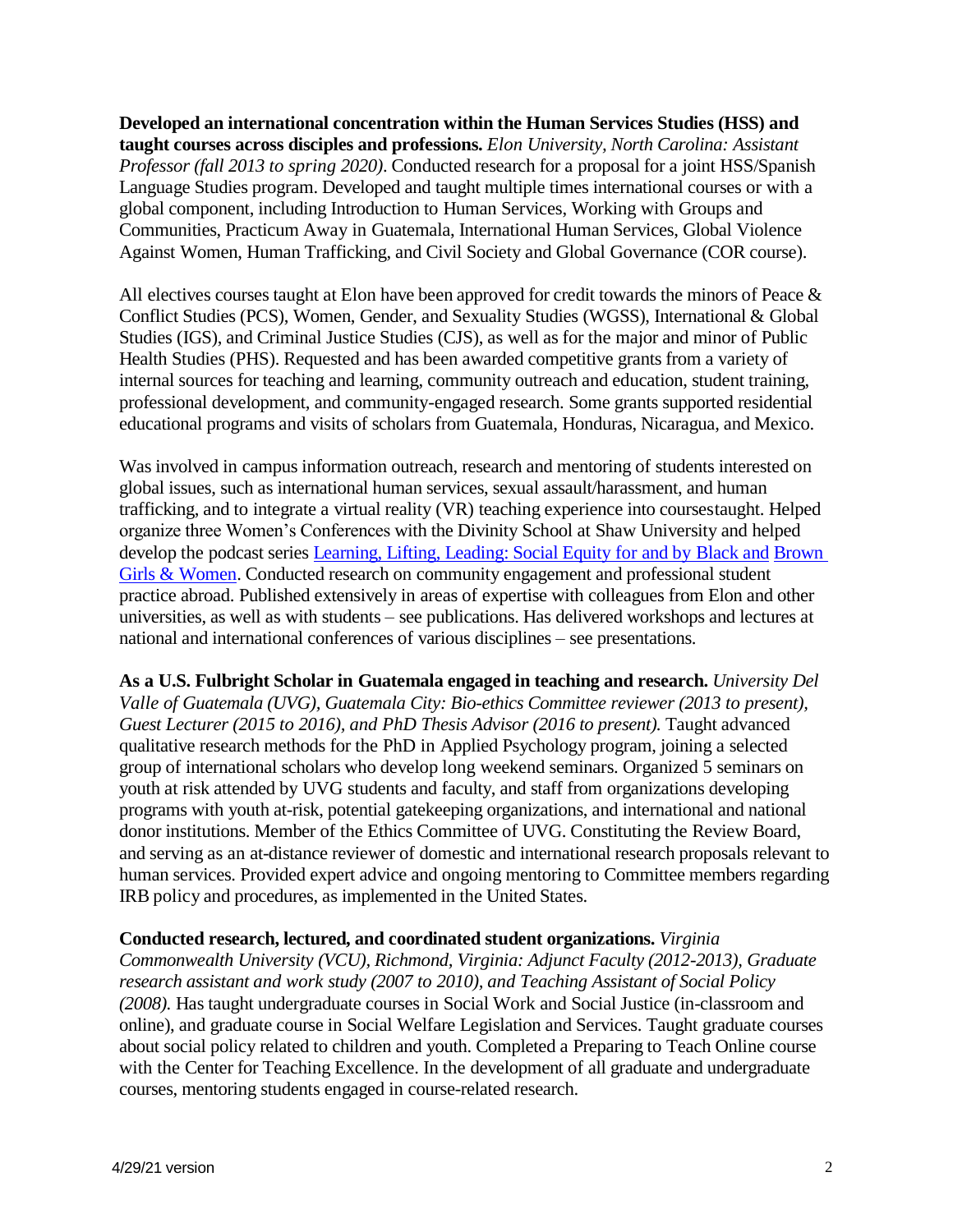**As Rotary Ambassadorial Research Scholar in Guatemala, assisted in the design and development of university training programs.** *University of San Carlos of Guatemala (USAC), Guatemala City: Visiting Lecturer and Researcher at USAC Women's Institute (2011-2012).*  Jointly organized with team two seminars for faculty and students in strengthening research skills, and mentoring of undergraduate students on research methods with 100 participants, including faculty, students, and practitioners. Developed two book presentations on adoption, human trafficking and related international conventions in Guatemala City and Antigua Guatemala with 50 participants, including faculty, students, and practitioners. Participated in 2 radio talks of Radio Universidad.

**Advanced the civic engagement and social accountability agenda across the World Bank Group and reported on civil society participation in Bank-financed policies and operations.**  *The World Bank, Washington DC: Senior Consultant (1999 to 2013).* Conducted research and program assessments, raised and managed bilateral and multilateral donor funds (totaling \$1 million), and supervised junior staff to develop projects on civil society involvement in operations and public policy, civic engagement and social accountability. Held consulting contracts with the Social Development Department Anchor (SDV), and with the Civil Society Team of the External Relations and International Affairs Department (EXTIA), the World Bank Institute (WBI)'s Civic Engagement, Empowerment and Respect for Diversity (CEERD), the Environment Department Quality Assurance & Compliance (ESDQC), and the Latin American and the Caribbean Social Development Family (LCSEO). Mentored of junior staff (recent graduates and graduate students) on research and program development.

**Promoted civil society engagement in policies and practices at international development banks for better global governance**. *American Council for Voluntary International Action (InterAction), Washington DC: Program Manager/Researcher (1996–1999).* Organized educational programs for coalition member agencies, coordinated inter-agency collaboration on development policy and practice concerns, assisted in managing Ford Foundation-funded project and junior staff, and mentored junior staff on research and program development.

**Engaged in post-conflict humanitarian aid, development assistance, and institutional development with various local organizations.** *National Development Foundation (FUNDE) and the Foundation for Cooperation with Rural Communities (CORDES), El Salvador: FUNDE Research Associate/Trainer (1994) and CORDES Manager/Trainer (1990–1994)*. Managed grant funding and junior staff, designed training modules on strategic planning, trained women's groups and socio-economic development organizations, and mentored junior professionals on strategic planning and program development.

**Empowered Central American refugees and immigrants locally, and represented them nationally and internationally**. *Central American Resource Center (CARECEN) and Central American Refugee Committees (CRECEN) Network, Washington, DC: CARECEN Program Manager (1995–1996); CRECEN Network National Coordinator (1988–1990) and CRECEN-DC General Coordinator and Director of Public Relations (1985–1988).* Managed self-help programs, and coordinated local and national advocacy campaigns to promote refugee and immigrant rights, and refugee assistance. Raised foundation funding and managed grants and mentored junior professionals on program development.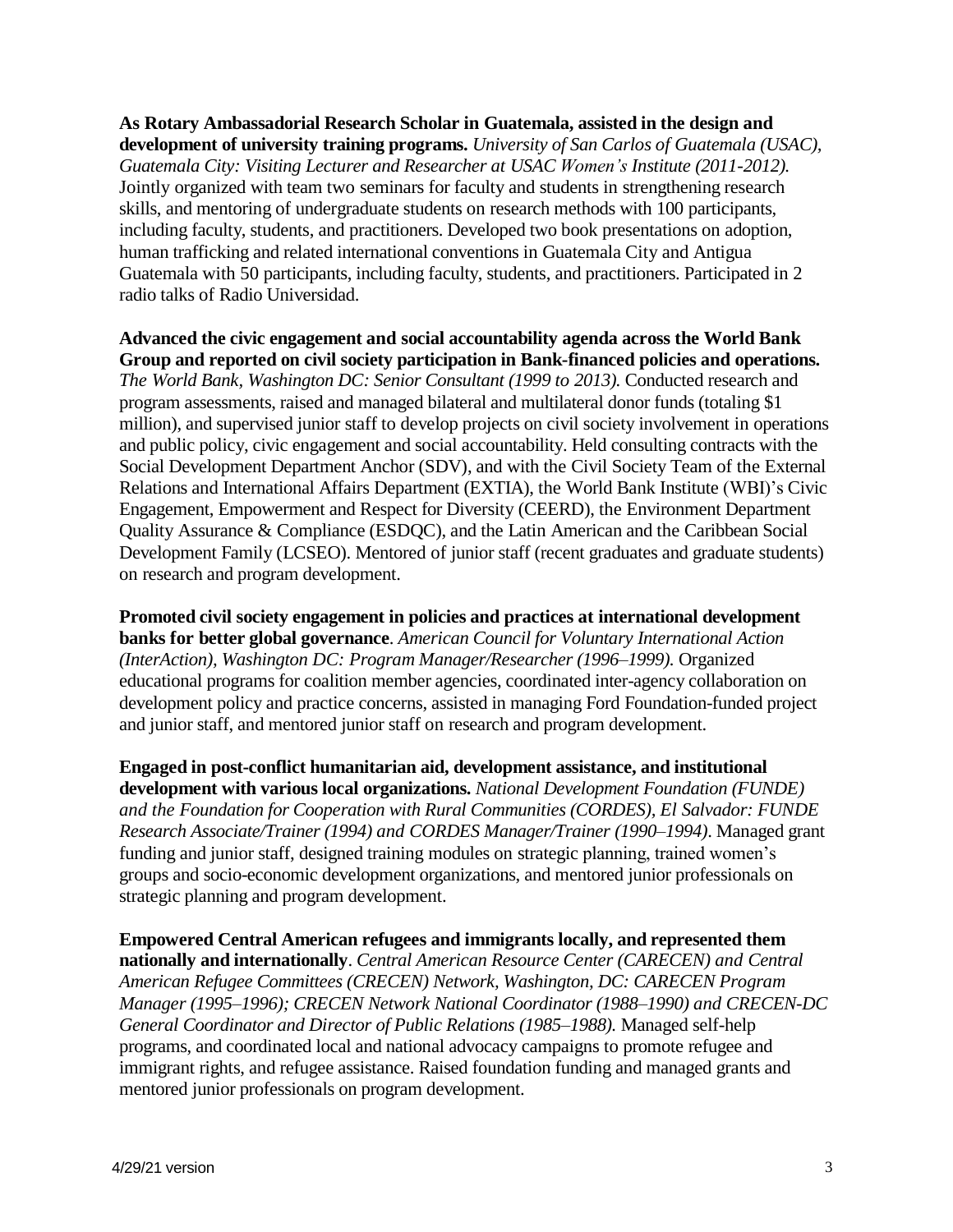**Supported other development organizations and foundations, and research/educational institutions in the U.S. and abroad:** *Teaching Assistant (Economies of South and Southeast Asia): The American University (2005). Strategic Planning Trainer: PRACTICA development consultants, El Salvador (2004). Research Consultant: Latin American Association of Development NGOs, ALOP (2004–2005), Institute of Social Studies, ISS (2001–2003), International Budget Project, IBP (2003), and The Esquel Foundation (1999).*

# **Courses teaching at NCAT & UNCG, Greensboro NC**

- SOWK/SWK 624 Social Work Practice and Human Diversity, fall 2020
- SOWK/SWK 856 Community-Engaged Research in Social Work, fall 2020
- SOWK/SWK 609 Family Theory and Intervention, spring 2021
- SOWK/SWK 618 Social Work and Social Justice, spring 2021

### **Courses taught at Elon University, Elon NC**

- HSS 111 Introduction to the Arts and Science of Human Services: fall 2013, spring 2014, fall 2018, spring 2019, spring 2020
- HSS 213 Working with Groups and Communities: fall 2013, spring & fall 2014, spring & fall 2015, 2016, fall 2017, spring 2018, fall 2019
- HSS 174Human Trafficking: winter 2017, spring 2019, spring 2020
- HSS 382 Practicum Away to Guatemala: winter 2014, winter 2015, winter 2017, winter 2018, summer 2015
- HSS 350 International Human Services: spring 2014, fall 2015, fall 2017, fall2019
- HSS 351 Global Violence Against Women: spring 2015, fall 2017, spring 2018, spring 2019, fall 2019)
- COR 110 Global Experience: spring 2015, fall 2016, fall 2017, fall 2018, fall 2019, spring2020
- Taught undergraduate research courses as HSS 499, LED 499, and WGS 499 undertaken by over 20 students during2015-2019.

### **Courses taught in other higher education institutions**

*Virginia Commonwealth University School of Social Work, Richmond VA:* Graduate courses in Social Work and Social Justice and Social Policy related to Children and Youth. Undergraduate course in Social Welfare Legislation and Services (2012-2013).

*Universidad del Valle de Guatemala PhD in Applied Psychology, Guatemala City, Guatemala:*  Modular course in Advanced Qualitative Research Methods (summer 2016). Mentored dissertation thesis of PhD students (2017 to present).

*Smith College and the School for Social Work, Northampton, MA*: Graduate courses in Introduction to Social Welfare Policy, and Social Welfare Policy II (summer 2020).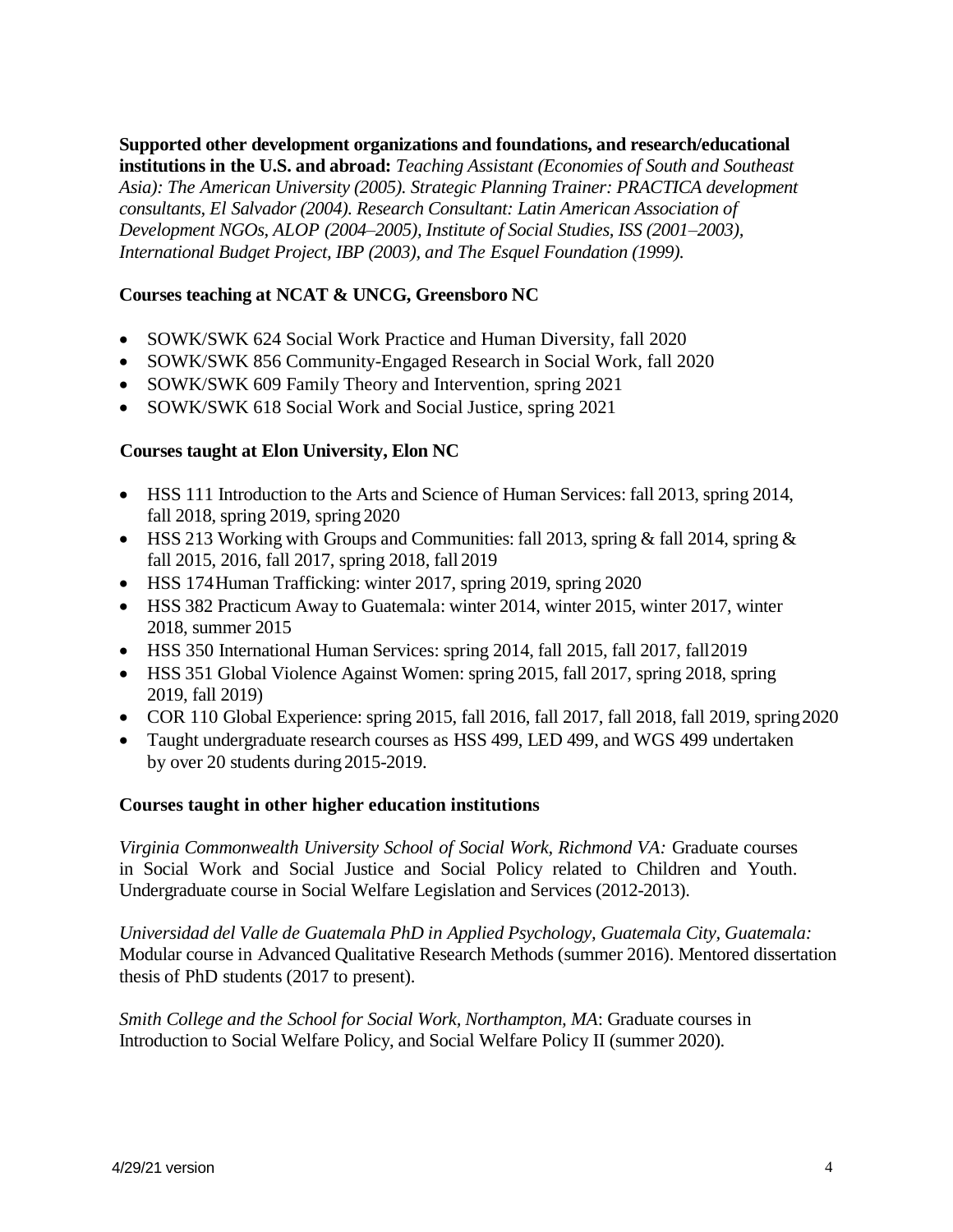#### **Selected Publications and Presentations**

### **Refereed**

- Monico, C., Chacon, O., & Olagbemiro, N. (manuscript). Retrospective and Perspectives on Immigration Policy in the United States: Influence on Social Work Practice and Relevance to Professional Values and Ethics. *Handbook of Forensic Social Work.*  Oxford Press.
- Monico, C., Goldwater, J., Visk, A., Gallatin-Mitchel, L. & Tompkins, C. (manuscript). The use of adoption-knowledgeable, attachment-and-trauma-informed, resilience-building approaches with adopted adolescents and young adults. *Handbook in the Clinical Treatment of Adopted Adolescents and Young Adults*. Routledge.
- Monico, C., & Ryman, S. (manuscript). What does it take to improve prevention of sexual violence in college campuses under the new political environment in the U.S.? A systematic review of practices around the world to formulate policy, practice and research implications for North Carolina universities. *Violence Against Women.*
- Monico, C. & Vaughn, M. (manuscript). Going global in higher education: Benefits and challenges in the use of virtual reality in preparing students for social justice action and international human services. *The Journal of Interactive Technology and Pedagogy.*
- Monico, C., Méndez-Sandoval, J. & Olagbemiro, N. (submitted). Migrants and mass incarceration of immigrant children and their families in the United States: The human and civil rights violations of immigrant detention during COVID-19. *Journal of Human Rights and Social Work.*
- Monico, C. (submitted). Irregular Transnational adoptions within improved standards of child protection: Birthmother perspectives on child abduction and the adoption system in Guatemala. *Childhood*.
- Lee, J. & Monico, C. (in press). Impacts of Global Pandemics on Internally Displaced People, Refugees and Asylum Seekers: Challenges in Containing and Mitigating COVID-19 Among Migrant and Mobile Populations. In *Social work in health emergencies: A global perspective* by Patricia Fronek and Karen Smith Rotabi. Routledge.
- Monico, C. (in press). COVID-19 Health Emergency in Central American Northern Triangle Countries (CANT). Chapter 2: Regions of the World and the COVID-19 Health Emergency by Patricia Fronek and Karen Smith Rotabi with Jianqiang Liang, Wanchai Roujanavong, Myung Hun Kim, Sungmin Kim, Gokul Mandayam, Antonio López Peláez, Jonathan Dickens, Nicoleta Neamtu, Claudia Fonseca, Vasilios Iokamidis, Claudia Fonesca, Carmen Monico, Renie Rondon-Jackson, Brendan Ross, Vishanthi Sewpaul, Nadia Badran, Tarek Zidan, Taghreed Abu Sarhan, and Lynne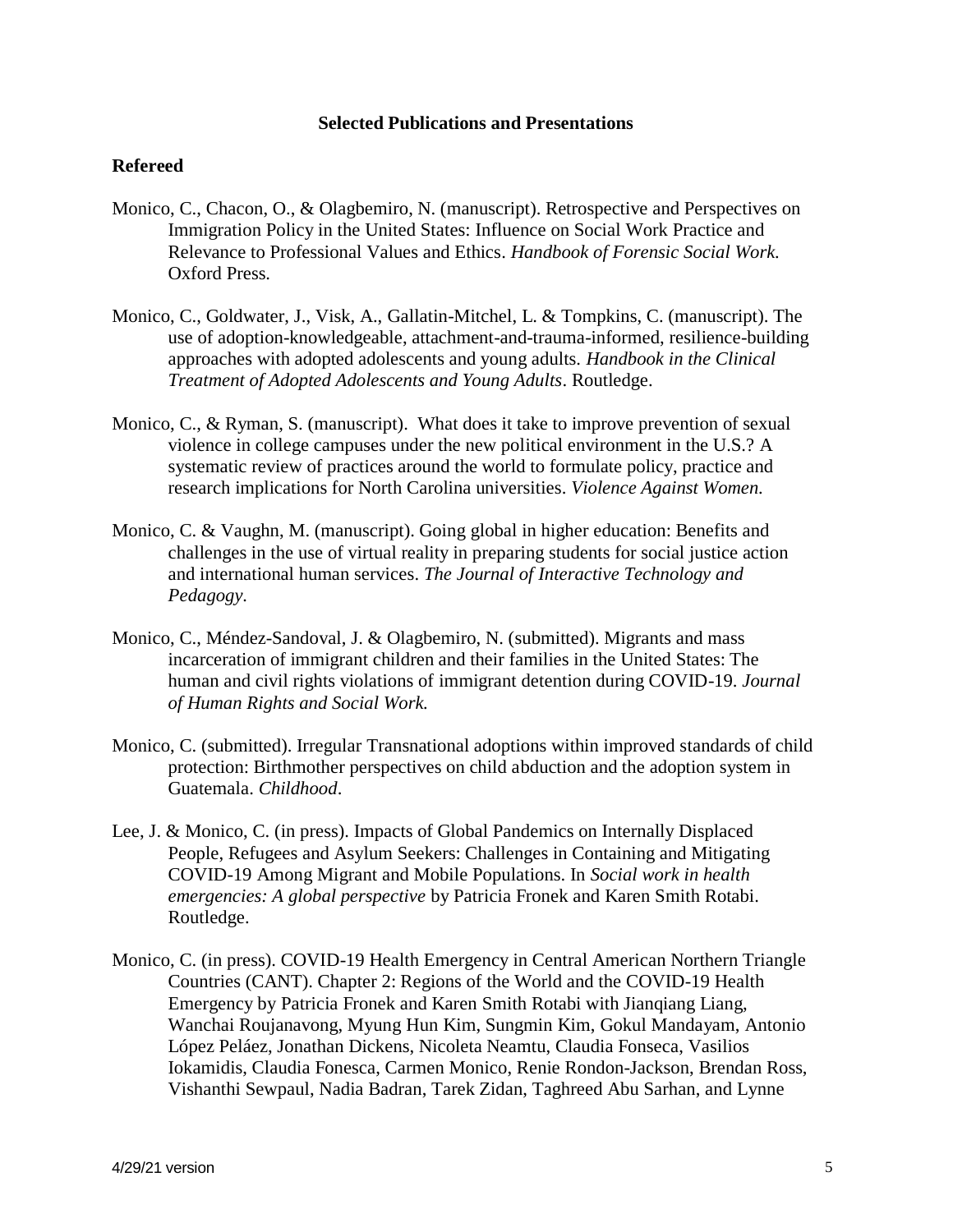Briggs. In *Social work in health emergencies: A global perspective* by Patricia Fronek and Karen Smith Rotabi. Routledge.

- Monico, C. (in press). COVID-19 Health Emergency in Mexico. Chapter 2: Regions of the World and the COVID-19 Health Emergency by Patricia Fronek and Karen Smith Rotabi with Jianqiang Liang, Wanchai Roujanavong, Myung Hun Kim, Sungmin Kim, Gokul Mandayam, Antonio López Peláez, Jonathan Dickens, Nicoleta Neamtu, Claudia Fonseca, Vasilios Iokamidis, Claudia Fonesca, Carmen Monico, Renie Rondon-Jackson, Brendan Ross, Vishanthi Sewpaul, Nadia Badran, Tarek Zidan, Taghreed Abu Sarhan, and Lynne Briggs. In *Social work in health emergencies: A global perspective* by Patricia Fronek and Karen Smith Rotabi. Routledge.
- Monico, C., Faller, R., Cole, H. & Erausquin, J. T. (in press) "Push-Pull" Factors Influencing the Demand and Supply of Human Trafficking: A Theoretical Framework for Identifying and Assessing Human Trafficking. In Kumar Acharya, A., & Martinez Sanchez, M. L. (2020, expected). *Modern Day Slavery and Trafficking in Persons: Narratives on International Scenario*. Monterrey, Mexico: Plaza y Valdez Publisher.
- Monico, C. & Duncan, D. (2020, December). Childhood narratives of Hispanic immigrant college students in North Carolina: The deportation threat and its health, education, and well-being impacts on Deferred Action for Childhood Arrivals (DACA) recipients. Special issue The Predicament of the Child Refugee, *International Journal of Qualitative research on Health and Well-being (IJQHW), 15(2*), <https://doi.org/10.1080/17482631.2020.1822620>
- Monico, C. & Kupatadze, K. (2020, October). Developing meaningful and practical global experiences through student-faculty-community partnerships. *International Journal for Students as Partners (IJSaP), 4(*2).<https://doi.org/10.15173/ijsap.v4i2.4002>
- Monico, C. & Méndez-Sandoval, J. (2019). Group and Child–Family Migration from Central America to the United States: Forced Child–Family Separation, Reunification, and Pseudo Adoption in the Era of Globalization. Special issue Genealogies of Inequality: Transnational Adoption and Kinship in the Era of Globalisation, *Genealogy, 3(*4), 68; doi:10.3390/genealogy3040068.
- Monico, C., Rotabi, K., & Abu Sarhan, T. (2019, April 26). International Aid, Relief, and Humanitarian Assistance. *Encyclopedia of Social Work*. [https://oxfordre.com/socialwork/view/10.1093/acrefore/9780199975839.001.0001/acrefo](https://oxfordre.com/socialwork/view/10.1093/acrefore/9780199975839.001.0001/acrefore) [re](https://oxfordre.com/socialwork/view/10.1093/acrefore/9780199975839.001.0001/acrefore)[-9780199975839-e-957](https://oxfordre.com/socialwork/view/10.1093/acrefore/9780199975839.001.0001/acrefore-9780199975839-e-957)
- Monico, C., Rotabi, K. S., & Lee, J. S. (2019). Forced Child-Family Separations on the Southwestern U.S. Border Under the "Zero-Tolerance" Policy: Preventing Human Rights Violations and Child Abduction Into Adoption (Part 1). *Journal of Human Rights and Social Work, 1(*1),<https://doi.org/10.1007/s41134-019-0089-4>

Monico, C., Rotabi, K. S., Lee, J. S. & Vissing, Y. M. (2019). Forced Child-Family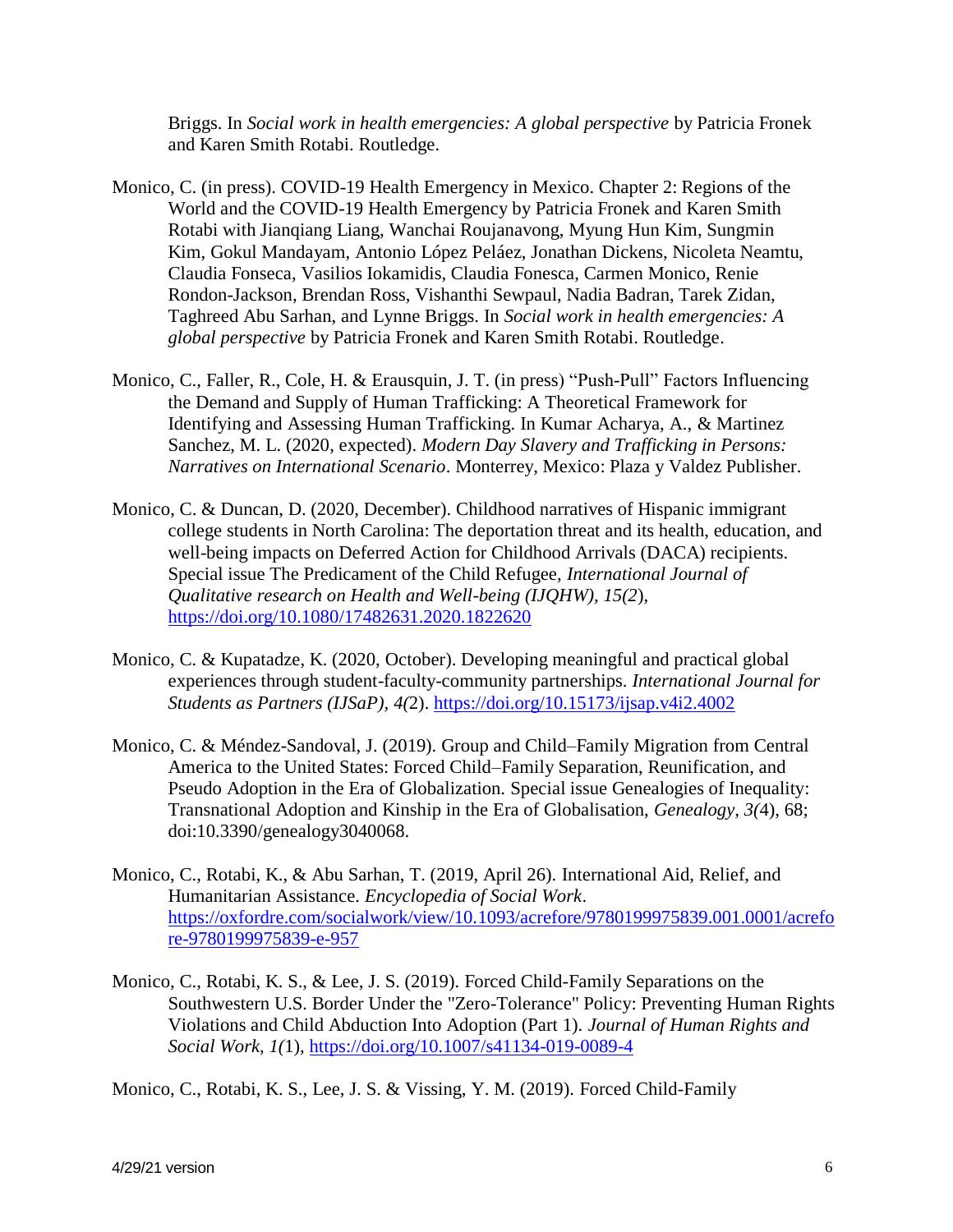Separations in the Southwestern U.S. Border Under the "Zero-Tolerance" Policy: The Adverse Impact on Well-Being of Migrant Children (Part 2). *Journal of Human Rights and Social Work*.<https://doi.org/10.1007/s41134-019-00095-z>

- Gendle, M. H. & Monico, C. C. (2017). The balloon effect: The role of US drug policy in the displacement of unaccompanied minors from the Central American Northern triangle. *Journal of Trafficking, Organized Crime and Security, 3 (*1-2). <http://brownwalker.com/ojs/index.php/JTOCS/article/view/84>
- Brady, S.R., Leisey, M., Coles, D., C., Perkins, N., Lee, J., Monico, C., Mann-Williams, A., Smith, Karen, & Young, J. (2017). Letter to the Editor: Respecting multiple epistemologies in social work. *Journal of Social Work Education*. <http://dx.doi.org/10.1080/10437797.2017.1283272>
- Monico, C. (2016). *Implicaciones del robo de niñas y niños en los sistemas de derechos humanos y bienestar de la niñez: Un estudio interpretativo de las experiencias de madres guatemaltecas que reportaron el robo de sus hijas y su posterior tráfico y adopción internacional [Implications of child abduction for the human rights and child welfare systems: An interpretive study of the experiences of Guatemalan women reporting child abudction and trafficking for intercountry adoption].* Women's Institute of the University of San Carlos: Guatemala City, Guatemala.
- Brady, S.R., Perkins, N., Shadik, J., Monico, C., Young, J., Mann-Williams, A., Sawyer, J. & Klein, M. (2016, May). The meaning of cohort community in social work doctoral education: A narrative inquiry. *Reflections – Narratives of Professional helping, 21(1)*. [http://www.reflectionsnarrativesofprofessionalhelping.org/index.php/Reflections/issue/](http://www.reflectionsnarrativesofprofessionalhelping.org/index.php/Reflections/issue/view/115/showToc) [view/115/showToc](http://www.reflectionsnarrativesofprofessionalhelping.org/index.php/Reflections/issue/view/115/showToc)
- Rotabi, K. S., Monico, C. & Bunkers, K. M. (2015). At this critical juncture in the era of reform: Reviewing 35 years of social work literature on intercountry adoption. In Ballard, R. L., Goodno, N. H., Cochran, Jr., R. F, & Milbrandt, J. A. (Eds.). (2015). *The Intercountry Adoption Debate: Dialogues Across Disciplines*. Newcastle upon Tyne, UK: Cambridge Scholars Publishing.
- Rotabi, K. S., Armistead, L. & Monico, C. (2015). Sanctioned government intervention, "misguided kindness," and child abduction activities of U.S. citizens in the midst of disaster: Haiti's past and its future as a nation subscribed to The Hague Convention on Intercountry Adoption. In Ballard, R. L., Goodno, N. H., Cochran, Jr., R. F, & Milbrandt, J. A. (Eds.). (2015). *The Intercountry Adoption Debate: Dialogues Across Disciplines*. Newcastle upon Tyne, UK: Cambridge Scholars Publishing.
- Rotabi, K.S. & Monico, C. (2015). Intercountry Adoptions: Legal and Policy Issues Affecting Intercountry Adoption Practices. In Fong, R. & McRoy, R. (Eds.). (2015). *Transracial and intercountry adoption: Cultural guidance for professionals*. New York, NY: Columbia University Press.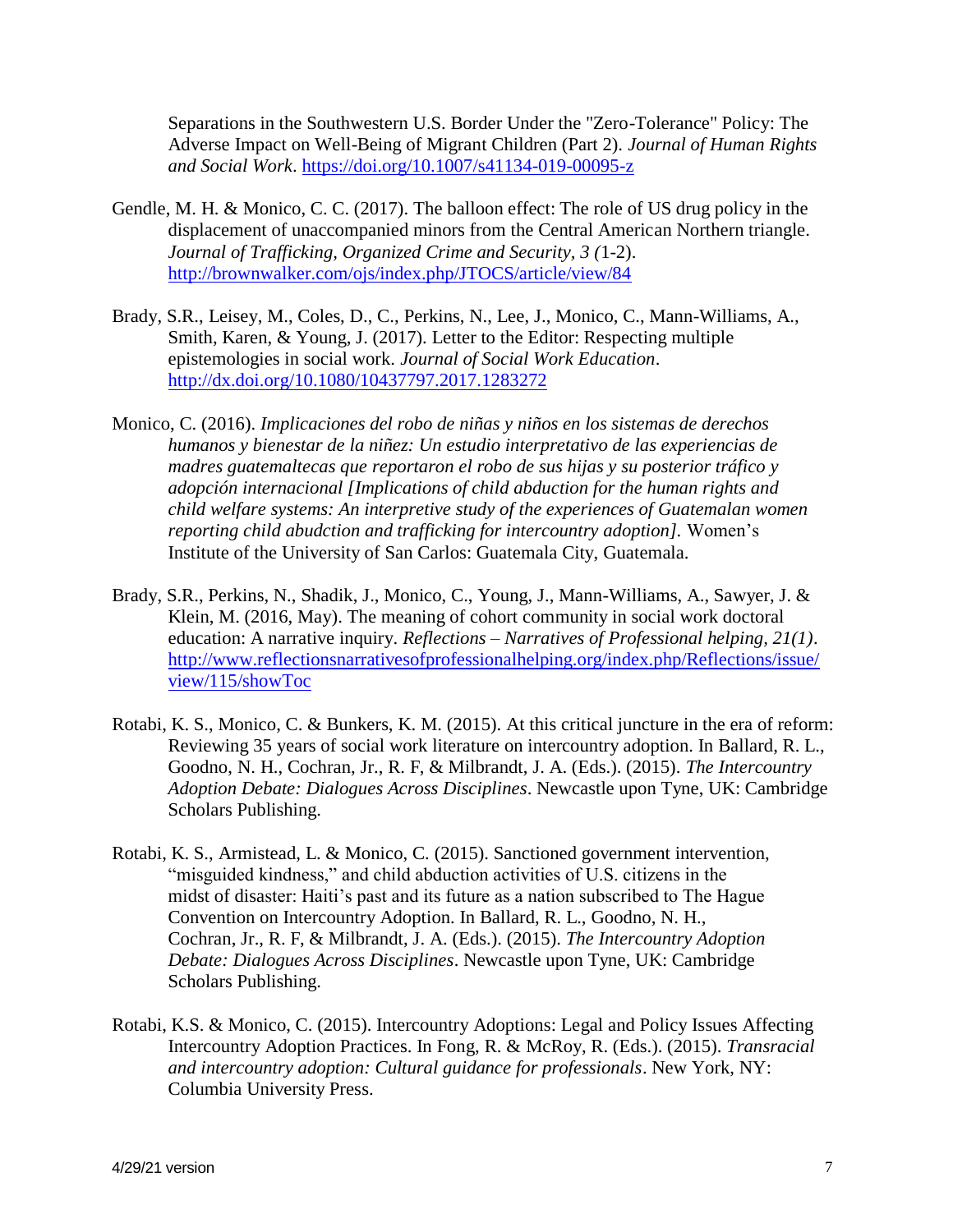- Monico, C. & Rotabi, K.S. (2014). International Development, Humanitarian Aid and Relief. *Encyclopedia of Social Work*. New York, NY: Oxford University Press. [http://oxfordre.com/socialwork/view/10.1093/acrefore/9780199975839.001.0001/acref](http://oxfordre.com/socialwork/view/10.1093/acrefore/9780199975839.001.0001/acrefore-9780199975839-e-957) [ore-9780199975839-e-957](http://oxfordre.com/socialwork/view/10.1093/acrefore/9780199975839.001.0001/acrefore-9780199975839-e-957)
- Monico, C., (2013). *Implications of child abduction for human rights and child welfare systems: A constructivist inquiry of the lived experience of Guatemalan mothers publically reporting child abduction for intercountry adoption. (Doctoral dissertation).*  Available from VCU Digital Archives, Electronic Theses and Dissertations, <http://hdl.handle.net/10156/4373>
- Monico, C., & Rotabi, K.S. (2012). Truth, reconciliation and searching for the disappeared children of civil war: El Salvador's search and reunion model defined, in J. L. Gibbons & K. S. Rotabi (Eds.). *Intercountry adoption: Policies, practices, and outcomes*. Surrey, UK: Ashgate.

### **Unrefereed**

- Rotabi, K. S. & Monico, C. (2020, July 3). Feature: 20 Facts That You Should Know About Current Immigration Policies and Procedures Including Child Separations, Loss of Children in the System, and Asylum Seeking. *National Association of Social Workers California*. [https://naswcanews.org/feature-20-facts-that-you-should-know-about](https://naswcanews.org/feature-20-facts-that-you-should-know-about-current-immigration-policies-and-procedures-including-child-separations-loss-of-children-in-the-system-and-asylum-seeking/)[current-immigration-policies-and-procedures-including-child-separations-loss-of](https://naswcanews.org/feature-20-facts-that-you-should-know-about-current-immigration-policies-and-procedures-including-child-separations-loss-of-children-in-the-system-and-asylum-seeking/)[children-in-the-system-and-asylum-seeking/](https://naswcanews.org/feature-20-facts-that-you-should-know-about-current-immigration-policies-and-procedures-including-child-separations-loss-of-children-in-the-system-and-asylum-seeking/)
- Monico, C. (2019, June 21). Is cutting Central American aid going to help stop the flow of migrants? *The Conversation*. [https://theconversation.com/is-cutting-central-american](https://theconversation.com/is-cutting-central-american-aid-going-to-help-stop-the-flow-of-migrants-118806)[aid-going-to-help-stop-the-flow-of-migrants-118806](https://theconversation.com/is-cutting-central-american-aid-going-to-help-stop-the-flow-of-migrants-118806)
- Monico, C. (2018, August 14). The border crisis tests our moral decency. *The News and Record*. [https://www.greensboro.com/opinion/columns/carmen-monico-the-border](https://www.greensboro.com/opinion/columns/carmen-monico-the-border-crisis-tests-our-moral-decency/article_080f6815-d3bb-5756-9485-848872687ddd.html)[crisis-tests-our-moral-decency/article\\_080f6815-d3bb-5756-9485-848872687ddd.html](https://www.greensboro.com/opinion/columns/carmen-monico-the-border-crisis-tests-our-moral-decency/article_080f6815-d3bb-5756-9485-848872687ddd.html)
- Monico, C. (2017, March 27). Educating children in Guatemala before they decide to migrate to the U.S. border. *The Conversation: Academic rigor, journalistic flair.*  [https://theconversation.com/educating-children-in-guatemala-before-they-decide-to](https://theconversation.com/educating-children-in-guatemala-before-they-decide-to-migrate-to-the-us-border-74680)[migrate-to-the-us-border-74680](https://theconversation.com/educating-children-in-guatemala-before-they-decide-to-migrate-to-the-us-border-74680)
- Monico, C. (2016). *Dr. Monico's Fulbright Research Project on Youth-At-Risk in Guatemala – A transformative evaluation in partnership with the Universidad del Valle de Guatemala* [Online blog].<https://monicofulbright.wordpress.com/>
- Monico, C. (2015). *The World Bank's experience with civil society participation in land tenure projects: Lessons learned from portfolio review of 50+ years of related lending*. Working Paper contributing to World Bank book *Looking Back and Looking*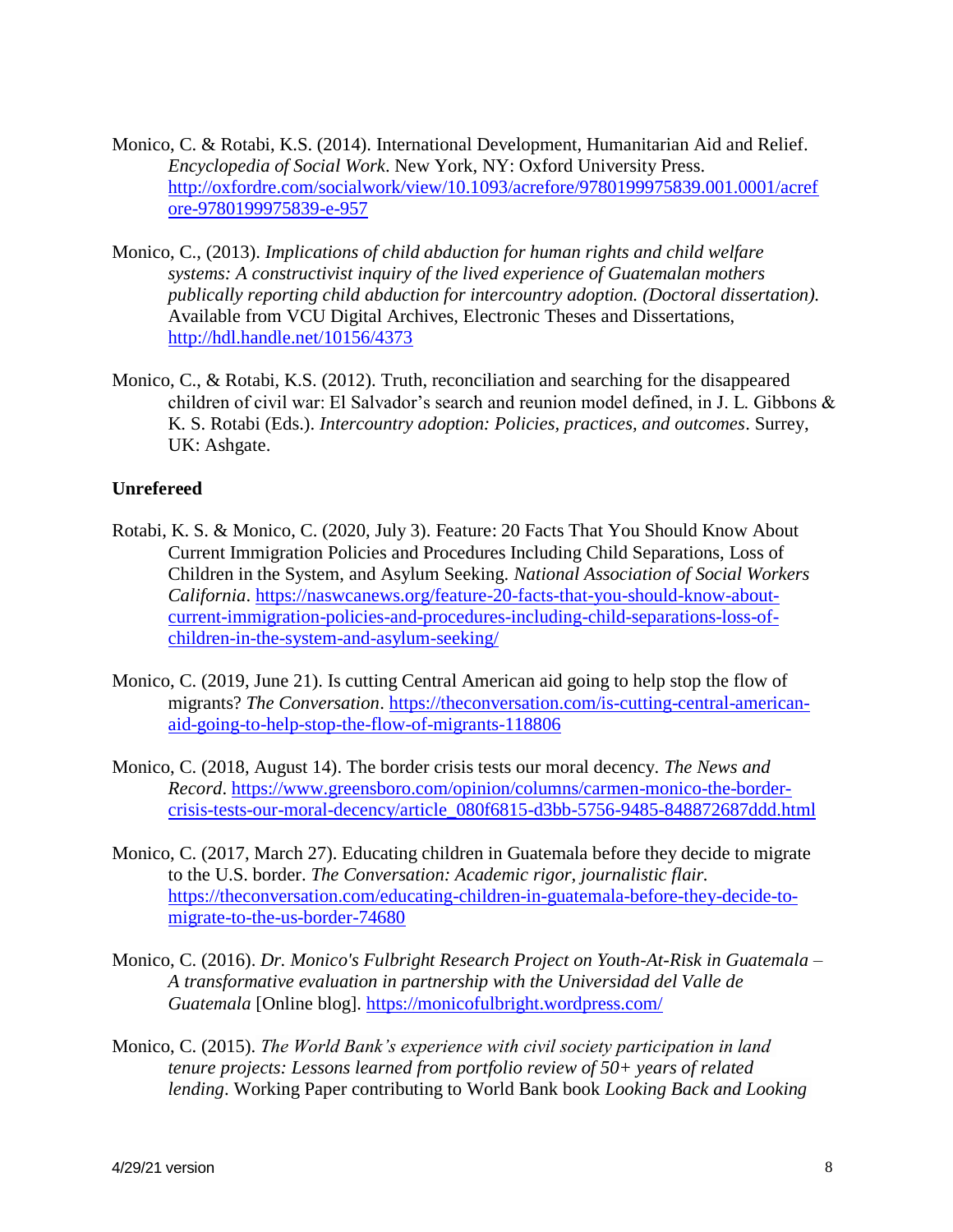*Ahead: The World Bank's Experience on Land Tenure Projects*.

- Gendle, M. & Monico, C. (2014, September 11). Opinion: Children at the border: Ignoring the faces of those who suffer. *The Times News.* [http://www.thetimesnews.com/20140911/children-at-the-border-ignoring-the-faces](http://www.thetimesnews.com/20140911/children-at-the-border-ignoring-the-faces-of-those-who-suffer/309119837)[of-those-who-suffer/309119837](http://www.thetimesnews.com/20140911/children-at-the-border-ignoring-the-faces-of-those-who-suffer/309119837)
- Garrison, J. & Monico, C. (2013). *World Bank–civil society engagement: Review of fiscal years 2010–2012.* <https://openknowledge.worldbank.org/handle/10986/24994>
- Garrison, J. & Monico, C. (2010). *World Bank–civil society engagement: Review of fiscal years 2007–2009*. [https://documents.worldbank.org/en/publication/documents](https://documents.worldbank.org/en/publication/documents-reports/documentdetail/666931468164948136/world-bank-civil-society-engagement-review-of-fiscal-years-2007-to-2009)[reports/documentdetail/666931468164948136/world-bank-civil-society-engagement](https://documents.worldbank.org/en/publication/documents-reports/documentdetail/666931468164948136/world-bank-civil-society-engagement-review-of-fiscal-years-2007-to-2009)[review-of-fiscal-years-2007-to-2009](https://documents.worldbank.org/en/publication/documents-reports/documentdetail/666931468164948136/world-bank-civil-society-engagement-review-of-fiscal-years-2007-to-2009)
- Garrison, J. & Monico, C. (2007). *World Bank–civil society engagement: Review of fiscal years 2005–2006*. https://documents.worldbank.org/en/publication/documentsreports/documentdetail/802061468164947857/world-bank-civil-society-engagementreview-of-fiscal-years-2005-and-2006
- Garrison, J. & Monico, C. (2005). *World Bank–civil society engagement: Review of fiscal years 2002–2004.* [https://documents.worldbank.org/en/publication/documents](https://documents.worldbank.org/en/publication/documents-reports/documentdetail/178991530193230004/world-bank-civil-society-engagement-review-of-fiscal-years-2002-2004)[reports/documentdetail/178991530193230004/world-bank-civil-society-engagement](https://documents.worldbank.org/en/publication/documents-reports/documentdetail/178991530193230004/world-bank-civil-society-engagement-review-of-fiscal-years-2002-2004)[review-of-fiscal-years-2002-2004](https://documents.worldbank.org/en/publication/documents-reports/documentdetail/178991530193230004/world-bank-civil-society-engagement-review-of-fiscal-years-2002-2004)
- Monico, C. & Reuben, W. (2004). *World Bank–civil society engagement: Review of fiscal year 2003*. Annual report.
- Monico, C. & Reuben, W. (2003). *World Bank–civil society engagement: Review of fiscal year 2002*. Annual report.
- Monico, C. & Reuben, W. (2002). *World Bank–civil society engagement: Review of fiscal year 2001*. Annual report.
- Monico, C. & Reuben, W. (2001). *World Bank–civil society engagement: Review of fiscal year 2000*. Annual report.
- Monico, C. & Reuben, W. (2000). *World Bank–civil society engagement: Review of fiscal year 1999*. Annual report.
- Thindwa, J., Monico, C., & Reuben, W. (2003). Enabling environments for civic engagement in PRSP countries. *Social Development Notes* 82.
- Reuben, W., Barron, T. & Monico, C. (2002). Monitoring civic engagement in Bank lending and policy instruments. *Social Development Update*.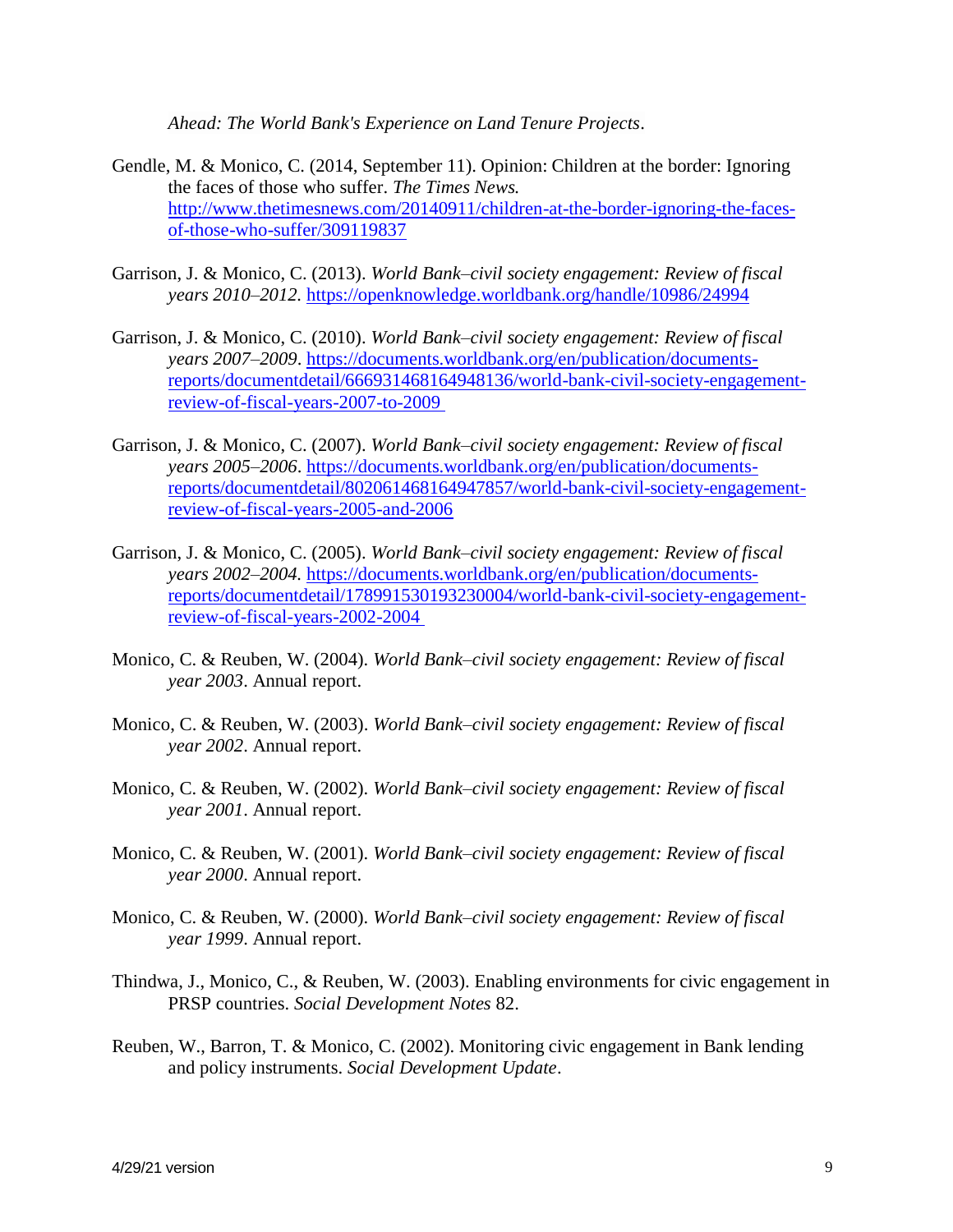### **Book Reviews (invited)**

- Sage (2018). Review of the outline & proposed text book *Introduction to Human Services: The Application of Theory in Practice*, by Lori Gardinier
- Cognella (2017). Review of the book prospectus *Theorizing gender violence*, by Sarah Jane Brubaker.
- Sage (2016). Review of *Introduction to Human Services*, by Lori Gardinier, Lydia Ogden, and Emily Mann.

#### **Most Recent Presentations**

- The Impact of COVID-19 Pandemic on Immigrant and Refugees Globally and in the United States. Presentation at the [Third annual North Carolina Conference on Latin American](https://lacsconsortium.org/saturday-feb-20-program/)  [Studies \(NCCLAS\) "Engaging Latin American Realities,](https://lacsconsortium.org/saturday-feb-20-program/) February 19, 2021.
- Global refugee and immigrant health during a COVID pandemic era: Experiences, status, and perspectives on racial health disparities. Panel presentation at the Global Health in the COVID-19 Era: Leadership in Action, The Triangle Global Health Virtual Conference, Greensboro, North Carolina, December 3, 2020. <https://www.youtube.com/watch?v=jVTejwrhTfY&feature=youtu.be>
- Collective Historical Trauma as a Health Disparity in North Carolina Refugee and Immigrant Communities. Presentation at the [First Virtual Symposium Health Professionals for](https://www.ncat.edu/chhs/health-disparities-symposium-presenters.php)  [Equity in Health and Healthcare Symposium,](https://www.ncat.edu/chhs/health-disparities-symposium-presenters.php) North Carolina A&T College of Health and Human Sciences, Faith Communities in Guilford, Rockingham, and Alamance Counties, partners at Cone Health, and NC Action Coalition, Greensboro, North Carolina, November 12, 2020.
- Impacts of Global Pandemics on Internally Displaced People, Refugees and Asylum Seekers: Challenges in Containing and Mitigating COVID-19 among Migrant and Mobile Populations. Presentation at the First Virtual Meeting of the [Center for New North](https://cnnc.uncg.edu/current-cnnc-research-fellows/)  [Carolina \(CNNC\) Scholars,](https://cnnc.uncg.edu/current-cnnc-research-fellows/) Greensboro, North Carolina, October 19, 2020.
- LGBTQIA+ competence workshop. Presentation at the Southern Organization of Human Services (SOHS) Conference, April 15-18, 2019, Miami, Florida, as an Elon University Leadership & Professional Development Program, May 14, 2019, and at the National LSWO Latinx Social Work Conference, Chicago, September 25-27, 2019.
- Going Global with Virtual Reality in the Classroom. Presentation at the 11th Annual Conference on Higher Education Pedagogy, Virginia Tech, February 1, 2019, and at the 10th annual TLC Virtual Conference, University of Idaho's Center for Excellence in Teaching and Learning and Distance and Extended Education, February 13, 2019.

LGBTQIA Young Residents in Alamance County. Presentation of research results to students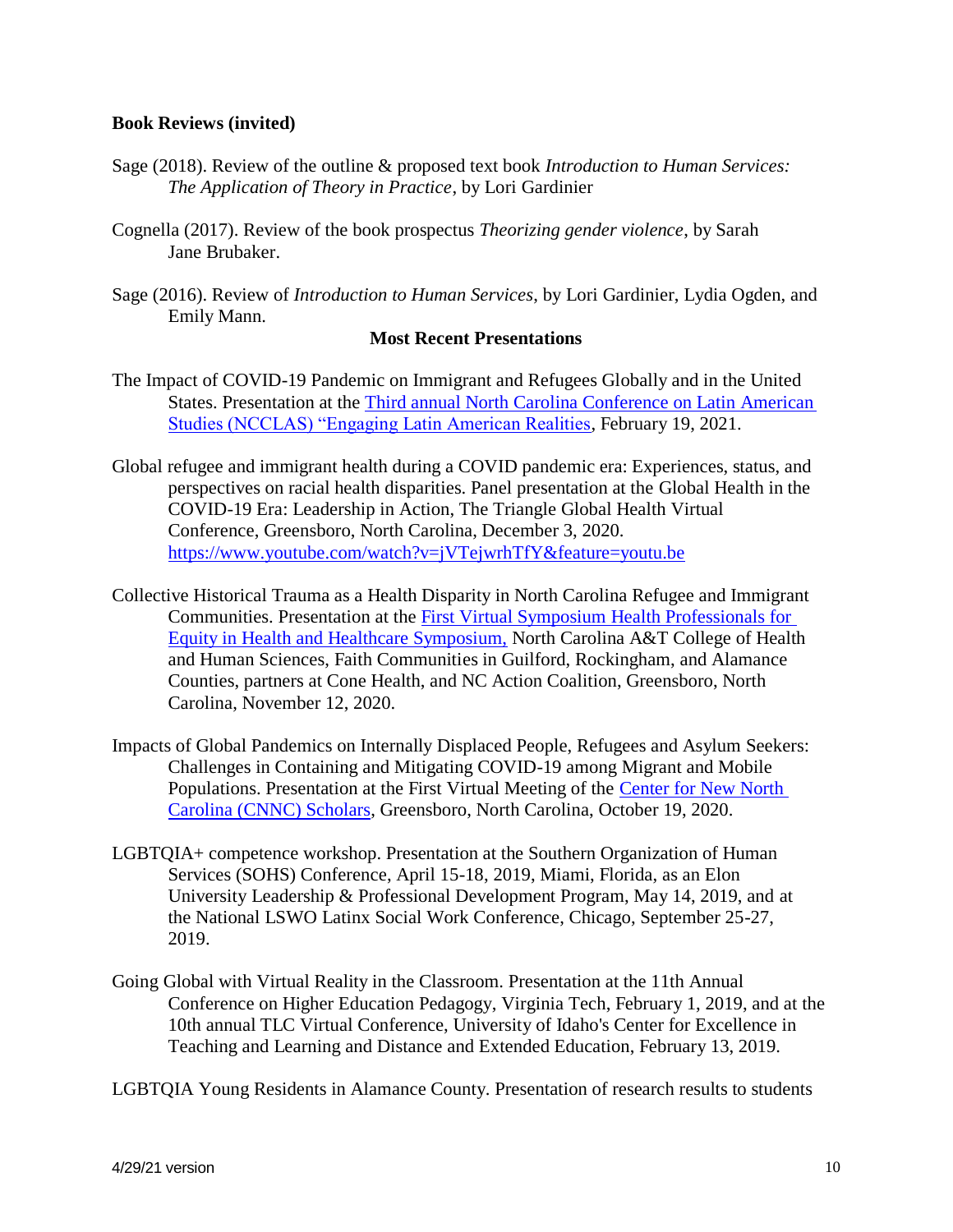of Human Service Studies. Elon University, November 30, 2018.

- My Immigration Story. Presentation at The Path to Citizenship: Counting the Cost of Acculturation. Immigrant Realities & Corazones Unidos Siempre, Chi Upsilon Sigma. Elon University, November 8, 2018.
- A Critical Sociological Analysis of "Push-Pull" Factors Influencing Human Trafficking: Towards an Integrated, Multidimensional Conceptual Model to Inform Interventions. Presentation at the COR Forum #3: The impact of globalization in an increasingly connected, technological, and rapidly changing world. Themes: Refugees, human trafficking, immigration. Elon University, November 1, 2018.
- Virtual Reality Training Immersive Experience. Presentation at the Teaching and Learning Workshop. Elon University, October 30, 2018.
- Displacement of (Un)Accompanied Minors from Central American Northern Triangle (CANT) Nations: Forced Family Separation as Child Abduction & Human Trafficking in the U.S. Presentation at the COR Forum #3: The impact of globalization in an increasingly connected, technological, and rapidly changing world. Themes: Refugees, human trafficking, immigration. Elon University, October 21, 2018.
- Trauma & Family Separation in the U.S. Southern Border: Adverse Childhood Experiences (ACES) and Impact on Well-Being. Presentation at the Teach-in @ California State University – Monterey Bay School of Social Work. Monterey Bay, California, October 16, 2018
- Madness on the Border: Parent-Child Separations. Presentation at the Teach-in @ California State University – Monterey Bay School of Social Work. Monterey Bay, California, October 15, 2018.
- Thinking of a PhD in Social Work? Come hear one first generation Latina's perspective of her journey. Presentation at the Teach-in @ California State University – Monterey Bay School of Social Work. Monterey Bay, California, October 15, 2018.
- Finding Meaning in the Darkness: The Deportation Threat and Its Health Impact on Hispanic Immigrant College Students. Presentation at the Latino Social Work Organization (LSWO) Chicago Conference 2018. University of Illinois Campus, October 18, 2018.
- The Unafraid: Introduction to the Film. Presentation at the Global Film Series Showing. Elon University, September 18, 2018.
- Flores Settlement Agreement and Forced Family Separation: What it means for migrant children and their families entering the Southern U.S. border. Zoom presentation into two classes (Social justice and Diversity) in the Master of Social Work Program, Department of Social Work, California State University Monterrey Bay. Monterey Bay,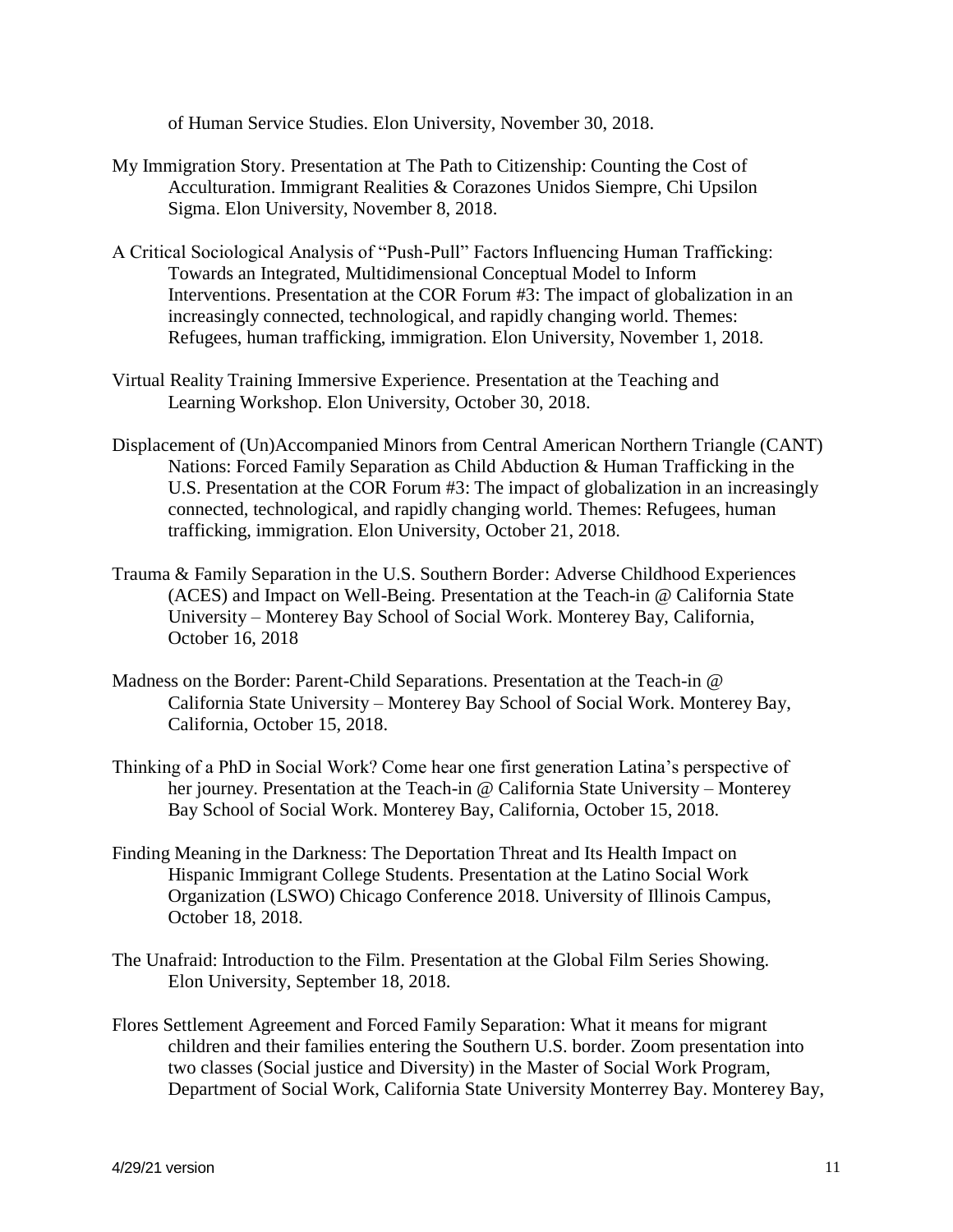California, September 12, 2018.

- Going Global: Benefits and challenges in the use of virtual reality in the classroom. Presentation at the 15th Teaching and Learning Conference "Busting the Myths about Teaching and Learning." Elon University, August 15, 2018.
- A "Constructed" Definition of Child Abduction to Promote Child Rights and Welfare: A Study of Best Practice in the Search of Stolen Children in Guatemala. Presentation at the XIX World Congress of Sociology "Power, Violence and Justice: Reflections, Responses and Responsibilities," during the session "Children at Risk in the Late 20th and 21st Century." Toronto, Canada, July 18, 2018.
- A Critical Sociological Analysis of "Push-Pull" Factors Influencing Human Trafficking: Towards an Integrated, Multidimensional Conceptual Model to Inform Interventions. Presentation at the XIX World Congress of Sociology "Power, Violence and Justice: Reflections, Responses and Responsibilities," during the session "Modern Day Slavery and Trafficking in Persons: The Variables of Migration, Gender and Human Rights." Toronto, Canada, July 17, 2018.
- A Transformative Assessment of the Educational Opportunities for At-Risk Youth in Guatemala. Presentation of Fulbright project research at the COR 345, a capstone course on Gender Issues in Education taught by Katie King. Elon University, Elon, NC, October 4, 2017.
- Elon's Guatemala Practicum: A Practice Model of Global Learning and International Human Service Delivery. Poster presentation at the Symposium on Integrating Global Learning with the University Experience: Higher-Impact Study Abroad and Off-Campus Domestic Study, Elon University, Elon, NC, June 12, 2017.
- Violence Against Women and Education: Why Girls' Education is Important. Presentation at the International Women's Day, Elon University, Elon, NC, March 8, 2017.
- An Evening with Guatemala Scholars. Presentation at the Carlton commons, Elon University, Elon, NC, November 10, 2016.
- Ixcanul, Volcano Film Discussion in Global Context. Presentation at the Third screening of the III Hispanic Film Series, Elon University, Elon, NC, October 20, 2016.
- Evaluación transformativa de programas educacionales con jóvenes en riesgo en Guatemala. [Transformative evaluation of educational programs with youth at risk in Guatemala]. Presentation at the Latino Social Workers Organization (LSWO), Chicago, Illinois, October 14, 2016.
- Organization and facilitation of Seminar III: "The experience of the Universidad del Valle de Guatemala in the development of educational programs with youth at risk," Universidad del Valle de Guatemala, Highlands Campus, Solola, Guatemala, May 7, 2016. Available at [https://www.youtube.com/watch?v=8uJrkDgrv\\_g&feature=youtu.be](https://www.youtube.com/watch?v=8uJrkDgrv_g&feature=youtu.be)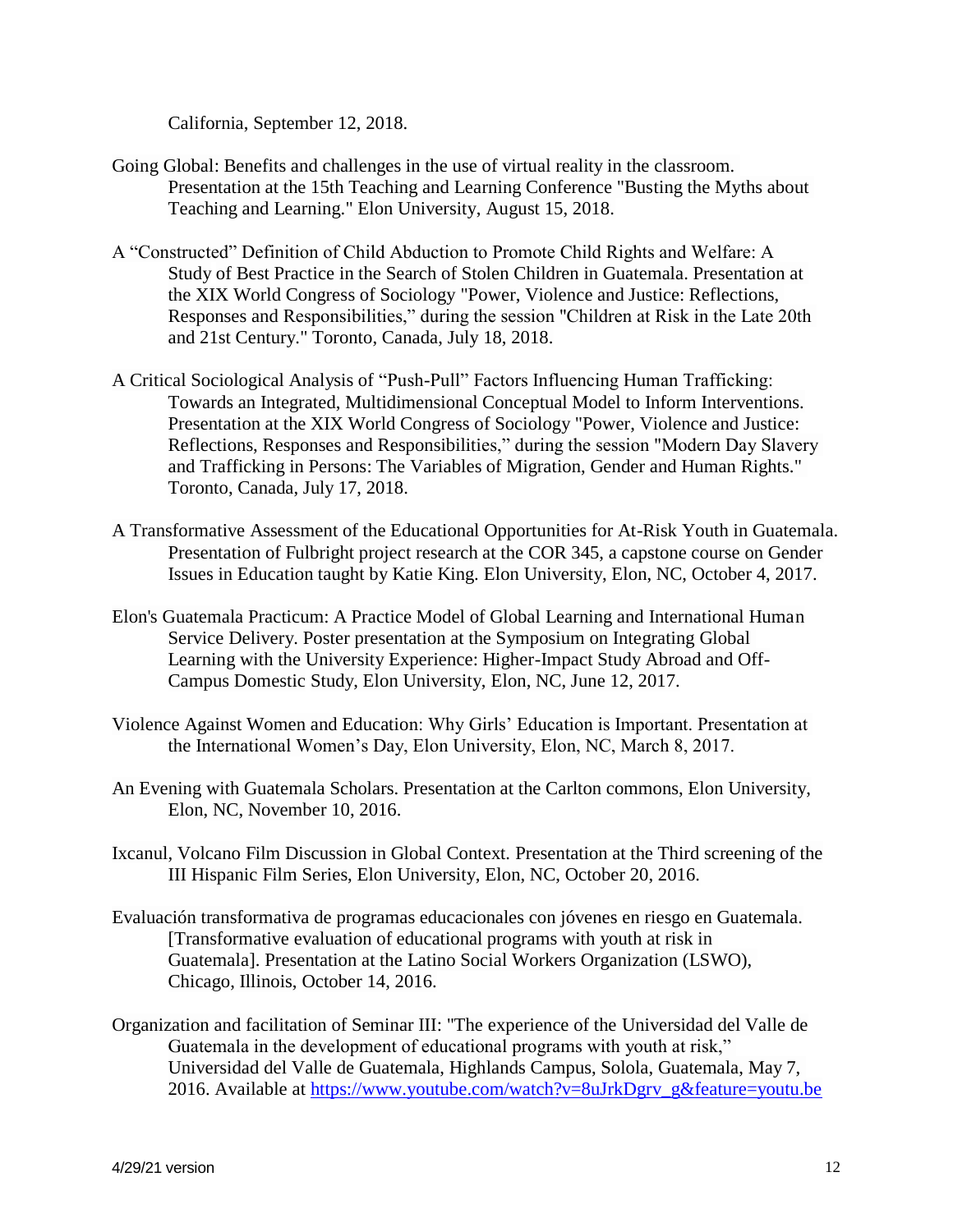- Organization and facilitation of Seminar II: "Evaluation and feasibility of educational programs as life projects for youth-at-risk in Guatemala," Universidad del Valle de Guatemala, Guatemala City, Guatemala, April 15, 2016. Available at [https://www.youtube.com/watch?v=Kz0geEk9K\\_w](https://www.youtube.com/watch?v=Kz0geEk9K_w)
- Las voces de las madres entrevistadas y aportes múltiples de la investigación: Estudio Constructivista sobre las Adopciones Internacionales y el Robo de Menores en Guatemala [The voices of mothers interviewed and the support to the research: Constructuvist study about International Adoptions and Child Abduction in Guatemala]. Book presention at the Club Rotario de Vista Hermosa, Guatemala City, Guatemala, April 12, 2016.
- He Named Me Malala [He didn't make me Malala]. Presentation into film showing discussion organized by *I am That Girl campaign*, Elon University, Elon, NC, March 31, 2016.
- Las voces de las madres entrevistadas y aportes múltiples de la investigación: Estudio Constructivista sobre las Adopciones Internacionales y el Robo de Menores en Guatemala [The voices of mothers interviewed and the support to the research: Constructuvist study about International Adoptions and Child Abduction in Guatemala]. Book presentation at Coloquio Las adopciones, la trata y las convenciones internacionales relacionadas [Colloquium on the adoptions, human trafficking, and the related international conventions] organized by the Instituto Universitario de la Mujer de la Universidad de San Carlos de Guatemala (IUMUSAC), Guatemala City, Guatemala, March 8, 2016
- Human stories not only statistics: A personal and Central American Regional Account of Migration. Core Forums "Stories of Migration," Elon University, Elon, NC, March 7-8, 2016.
- Organization and facilitation of Seminar I: "Youth-at-risk and violence prevention programs in Latin America," Universidad del Valle de Guatemala, Guatemala City, Guatemala, March 2, 2016. Available at<https://www.youtube.com/watch?v=k8o3r4nTiS8>
- Diverse perspectives on social Justice: Why should we care? Presentation at the Consortium of Diversity & Inclusion Content Experts (CDICE), Elon University, Elon NC, November 9, 2015.
- Global intercountry adoption and child abduction in Guatemala: Why should we care? Presentation at Perspectivas - Hispanic Heritage Month Celebration, Elon University, Elon NC, October 9, 2015.
- Humanitarian crisis of migration and minors from CANT: Dimensions. Presentation at Inaugural Session on Implications of Migration on Families and Societies at the Second Congress of Development Studies on Migration, Health and Development, Universidad del Valle de Guatemala, Guatemala City, Guatemala, May 21, 2015.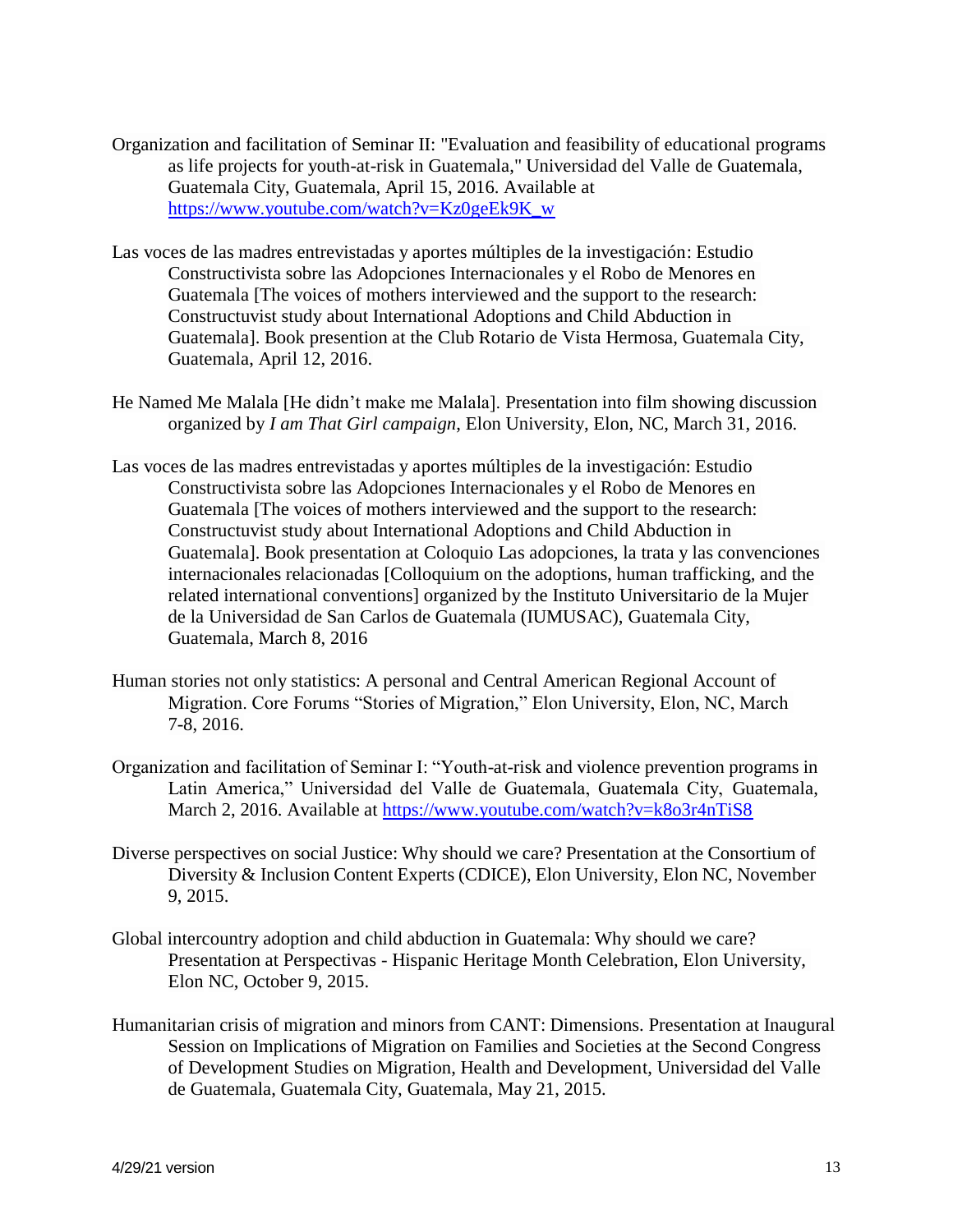- Implicaciones del robo de niñas y niños en los sistemas de derechos humanos y bienestar de la niñez: Un estudio interpretativo de las experiencias de madres guatemaltecas que reportaron el robo de sus hijas y su posterior tráfico y adopción internacional [Implications of Child Abduction for Human Rights and Child Welfare Systems: A Constructivist Inquiry of the Lived Experience of Guatemalan Mothers Publically Reporting Child Abduction for Intercountry Adoption]. Radio interview on book release at Mujer y Sociedad (Women and Society), Radio Univesidad 92.1FM, Universidad de San Carlos de Guatemala, Guatemala City, Guatemala, May 9, 2016.
- Las voces de las madres entrevistadas y aportes múltiples de la investigación: Estudio Constructivista sobre las Adopciones Internacionales y el Robo de Menores en Guatemala [The voices of mothers interviewed and the support to the research: Constructuvist study about International Adoptions and Child Abduction in Guatemala]. Book presentations organized by the Instituto Universitario de la Mujer de la Universidad de San Carlos de Guatemala (IUMUSAC), Antigua Guatemala, Guatemala, May 7, 2016.
- Implicaciones del robo de niñas y niños en los sistemas de derechos humanos y bienestar de la niñez: Un estudio interpretativo de las experiencias de madres guatemaltecas que reportaron el robo de sus hijas y su posterior tráfico y adopción internacional [Implications of Child Abduction for Human Rights and Child Welfare Systems: A Constructivist Inquiry of the Lived Experience of Guatemalan Mothers Publically Reporting Child Abduction for Intercountry Adoption]. Radio interview on book release at Ciencia y Sociedad (Science and Society), Radio Univesidad 92.1FM, Universidad de San Carlos de Guatemala, Guatemala City, Guatemala, April 13, 2016.
- The World Bank's Experience with Civil Society Participation in Land Tenure Projects: Lessons Learned from Portfolio Review of 50+ Years of Related Lending. Presentation at the 16th Annual World Bank Conference on Land and Poverty, Washington D.C., March 23-27, 2015.
- Unaccompanied minors from the Central American Northern Triangle. Presentation at Forced Migration, Violence, and Poverty in a Global Society: A Panel Discussion on World Refugee & Migration Crises, Eon University, Elon, NC, March 4, 2015.
- An Overview of Illegal Adoptions in Guatemala: Findings of Dissertation Research. Presentation at the National Council on Adoptions, Guatemala City, Guatemala, January 19, 2015.
- Human Trafficking: Why should we care about this global concern? Presentation at the James River Rotary Club (sponsor of Rotary Foundation fellowship), Richmond, Virginia, December 10, 2014.
- Human Trafficking 101. Film discussion of The Price of Sex for the Global Neighborhood, Elon University, Elon, North Carolina, November 18, 2014.

The CRC and intercountry adoption: 25 five years later. Presentation at CRC@25 Series of the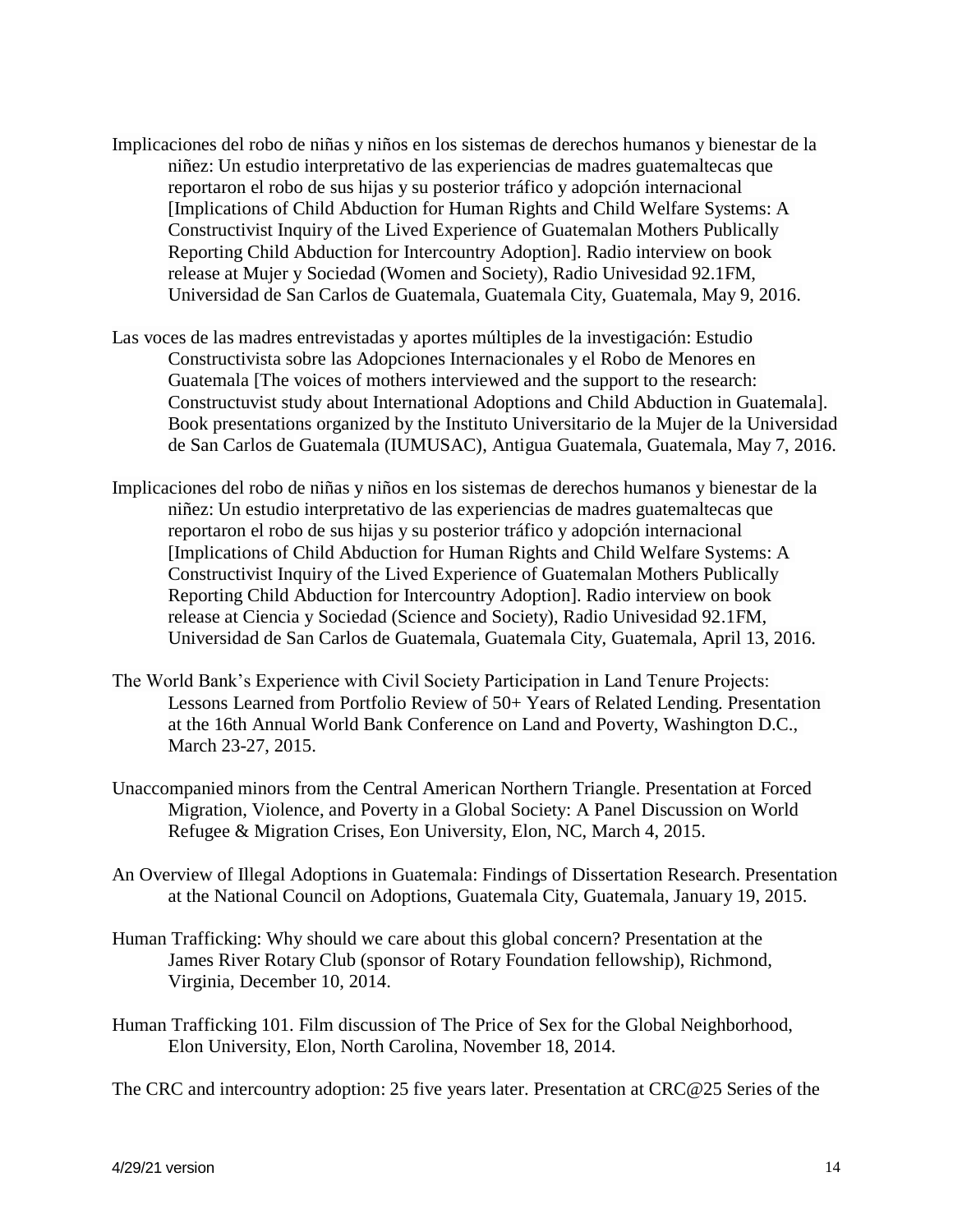International Institute of Social Studies, The Hague, Netherlands, September 18, 2014.

- Do young people deserve treatment as refugees? Presentation at HagueTalks: Young Justice: Kids in conflict honouring 25 years of children's rights convention, The Hague Conference on International Law, The Hague, Netherlands, September 19, 2014.
- International Aid, Relief, and Humanitarian Assistance: Why should Human Service Practitioners Care about this Topic? Presentation at The Tau Upsilon Alpha Society, Elon University, Elon, North Carolina, November 11, 2014.
- Unaccompanied Minors in Crisis and Human Trafficking. Presentation at the two COR 110 courses, Elon University, Elon, North Carolina, October 29, 2014.
- The Plight of Unaccompanied minors from Central America: The U.S. Humanitarian Crisis and Refugee Protection Concerns. Presentation at the Annual Conference of the Association for Refugee Service Professionals (ARSP), The University of North Carolina at Greensboro (UNCG), Greensboro, NC, October 8-9, 2014.
- Child Abduction and The Hague Convention on Intercountry Adoption: Brief Historical Overview and the Case of Guatemala. Paper presented at the International Forum on Intercountry Adoption and Global Surrogacy, International Institute of Social Studies, The Hague, Netherlands, August 11-13, 2014.
- Incorporating Service Learning into an Online Social Justice Course. Presentation at the Virginia Commonwealth University Center for Teaching Excellence training series, October 11, 2013, and at the 6th Annual Conference on Higher Education Pedagogy, Blacksburg, Virginia, February 5-7, 2014.
- Implications of Child Abduction for Human Rights and Child Welfare Systems: A Constructivist Inquiry of the Lived Experience of Guatemalan Mothers Publically Reporting Child Abduction for Intercountry Adoption. Presentations on research findings and Rotary scholarship experience at the Virginia Commonwealth University (VCU), March 17, 2012; Rotaract VCU student club, March 27, 2012; Operation Smile VCU student club, March 29, 2012; the Richmond Rotary Club, March 27, 2012; the James River Rotary Club (sponsor of Rotary Foundation fellowship), March 21, 2012 and June 5, 2013; and the Chapel Hill-Carrboro Sunrise Club, October 22, 2013.
- From poverty and repression to activism and research  $A$  journey of social action and spiritual awakening. Presentation at the Center for Regional Research in Mesoamerica (Centro de Investigaciones Regionales de Mesoamerica, CIRMA) Study Abroad Program Colloquium Series, June 27, 2012, Antigua, Guatemala.
- Research for social justice, gender and cultural equity and equality. Presentation at the Course "Formulation of research plans and designs for academic degree with a gender and intercultural focus," Program of Specialized Education on Research of the University of San Carlos Women's Institute, February 22, 2012, Guatemala City,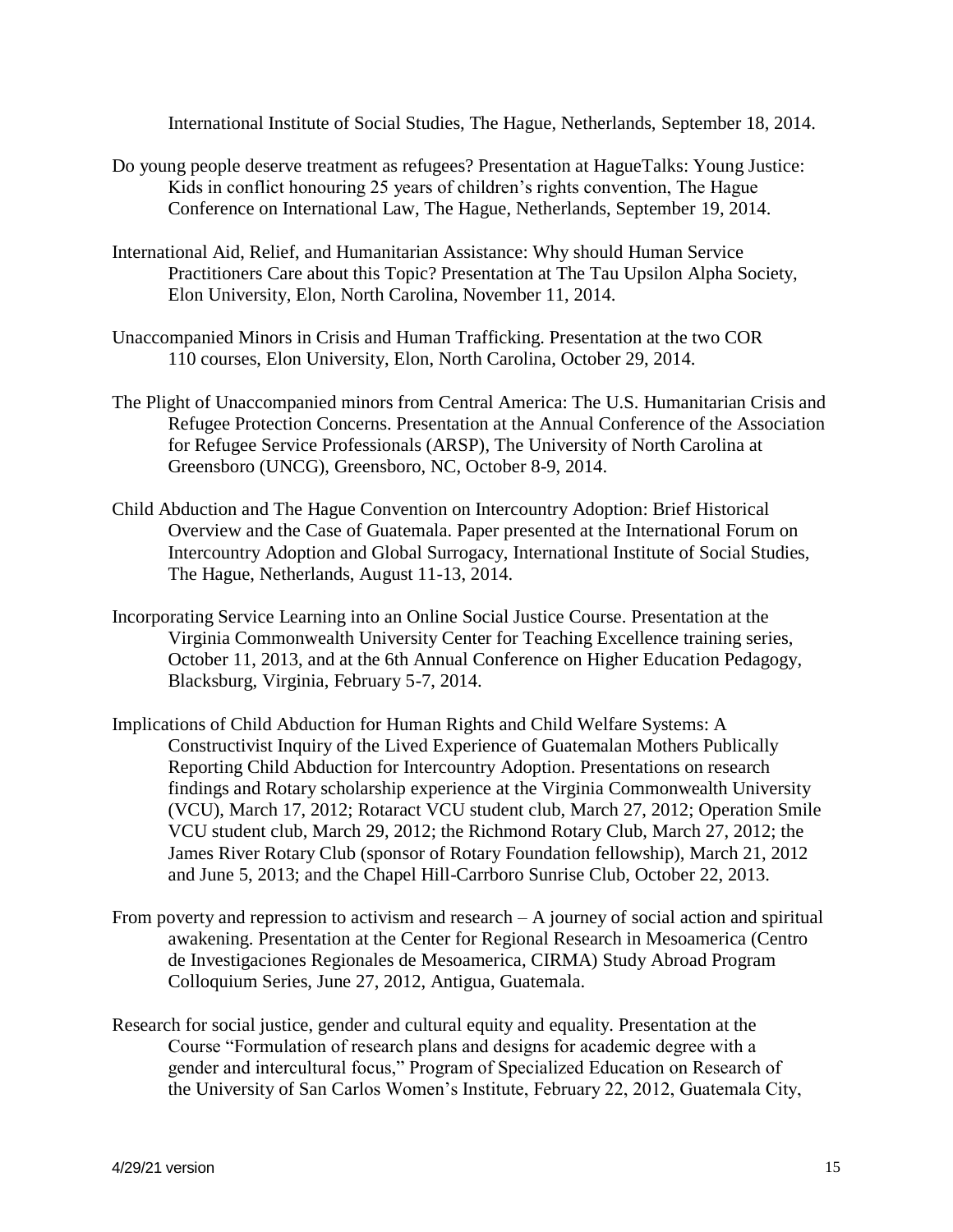Guatemala.

- Knowledge for what? Presentation at the Course "The academic, ethic, and political in the construction of knowledge in the studies of gender and feminism," Dialogue Seminar on Knowledge and Gender Studies of the University of San Carlos Women's Institute, October 18, 2011, Guatemala City, Guatemala.
- Preliminary Lessons Learned from Enacting The Hague Convention on Intercountry adoption in Guatemala: Perspectives on Women's Rights and Child Protection. Panel presentation at the University of Richmond Emancipatory Knowledge: Women's and Gender Studies NOW! Ninth Biennial Associated Colleges of the South Women's and Gender Studies Conference on April 1, 2011, in Richmond, Virginia.
- Pursuing International Dissertation Research: Following Trends and Interests in a Globalized Context. Panel presentation at the 2010 Council on Social Work Education (CSWE) Annual Program Meeting (APM) on October 15, 2010, in Portland, Oregon.
- Probusqueda experience in post-Hague Convention on Intercountry Adoption. Presentation at the Latino Social Workers Organization (LSWO) on April 8, 2010 in Chicago, Illinois.
- Child protection in Guatemala: Implications for The Hague Convention in Intercountry Adoption. Presentation at the Latino Social Workers Organization (LSWO) on April 8, 2010 in Chicago, Illinois.
- Pro-busqueda experience in Post Hague Convention on Intercountry Adoption (HCIA). Presentation at the 2010 Annual Meeting of the Society of Cross-Cultural Research, February 17-20, 2010, in Albuquerque, New Mexico.

### **Honors, Awards & Grants**

**Fulbright U.S. Scholar** (2015-2016). As a Principal Investigator (PI) carried out human subjects research on youth at-risk in Guatemala, and develop PhD-level teaching with the Universidad del Valle de Guatemala (UVG). Scholarship included a U.S. government grant through the Institute of International Education for \$21,060 over 4 months.

**Elon University:** Sustainability Scholar (2014 to 2020) and Service Learning Scholar (2017 to 2020). From 2014-2020 procured grants from the Undergraduate Research Program, the Center for the Advancement of Teaching and Learning (CATL), the Kernodle Center for Center Learning Center and Community Engagement's Community Partnership Initiative (CPI), the College and Arts Studies (CAS) Fund for Excellence, Living & Learning Integration, and the Academic Technology and Computing Committee (ATTAC), and the Leadership Fellowship Program. Obtained competitive grant for about \$50,000 over 6 years to develop service-learning programs, mentor undergraduate research (as a PI), and carry out campus/community education initiatives.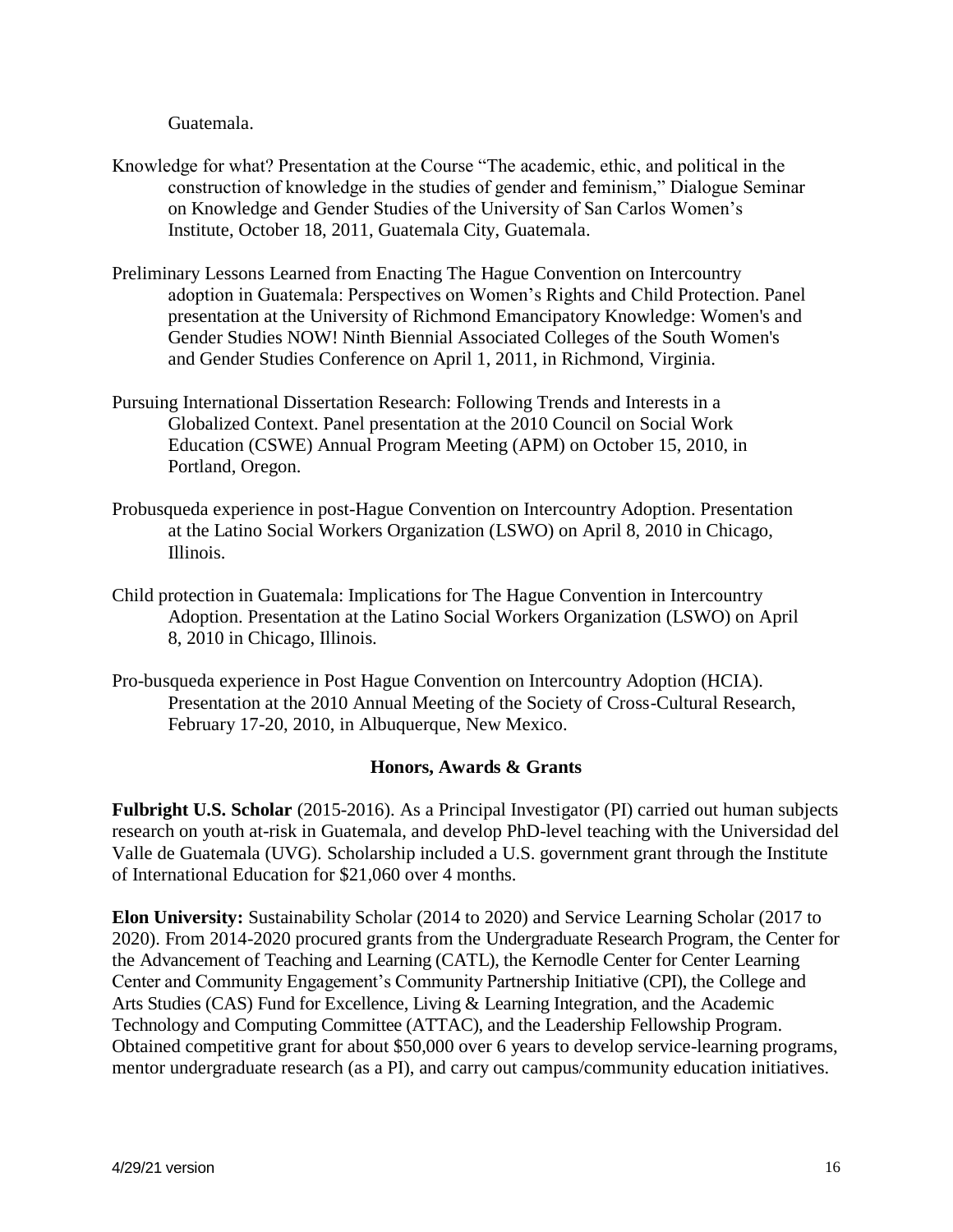**Rotary Foundation/Rotary International:** Ambassadorial Research Scholar (2011-2012). Obtained competitive grant of \$23,000 for a year to carry out dissertation fieldwork and data collection, as a PI.

**Council of Social Work Education:** Minority Fellowship Program (2009-2011). The scholarship totaled about \$10,000 a year for 2 years to advance dissertation research as a PI.

**Virginia Commonwealth University (VCU):** Child Welfare Education and Support Program (2008-2009). The scholarship totaled about \$10,000.

**The World Bank, Washington DC:** Social Development Spot Award (2003, 2004), Steering Committee of Diversity Program service award (2005). Raised funding and managed international development grants provided by private foundations and church organizations for a total of \$1 million over 5 years.

**University of Maryland University College, College Park, Maryland:** Dean's List (1996).

**Central American Refugee Committee (CRECEN) Network, Washington DC:** Honor for leadership, dedication and service to Salvadoran refugee community in the U.S. (1990).

# **Professional Affiliations**

**International Sociological Association:** Member (2018 to present).

**Forced Migration Institute:** Member & organizer (2017 to present).

**U.S. Fulbright Program:** U.S. Fulbright Scholar (2016-2017).

**Robert Wood Johnson Foundation New Connections Program** for scholars are early-career researchers from historically underrepresented groups: Network member (2016 to present).

**Samford University's Center for Children, Law, and Ethics at the Cumberland Law School:**  Expert Working Group on Responding to Illicit Adoption Practices Member (2016 to present).

**Universidad del Valle de Guatemala:** Member of the Bioethics Committee of the College of Social Sciences (2013 to present).

**University of North Carolina at Greensboro:** Center for New North Carolinians (CNNC) Fellow (2014 to present)**.**

**The Center for Mexican and Central American Studies (CEMCA):** Research fellow (2015 to present)

**Society for Cross-Cultural Research**: Member (2010).

**Latino Social Work Organization:** Member (2008 to present).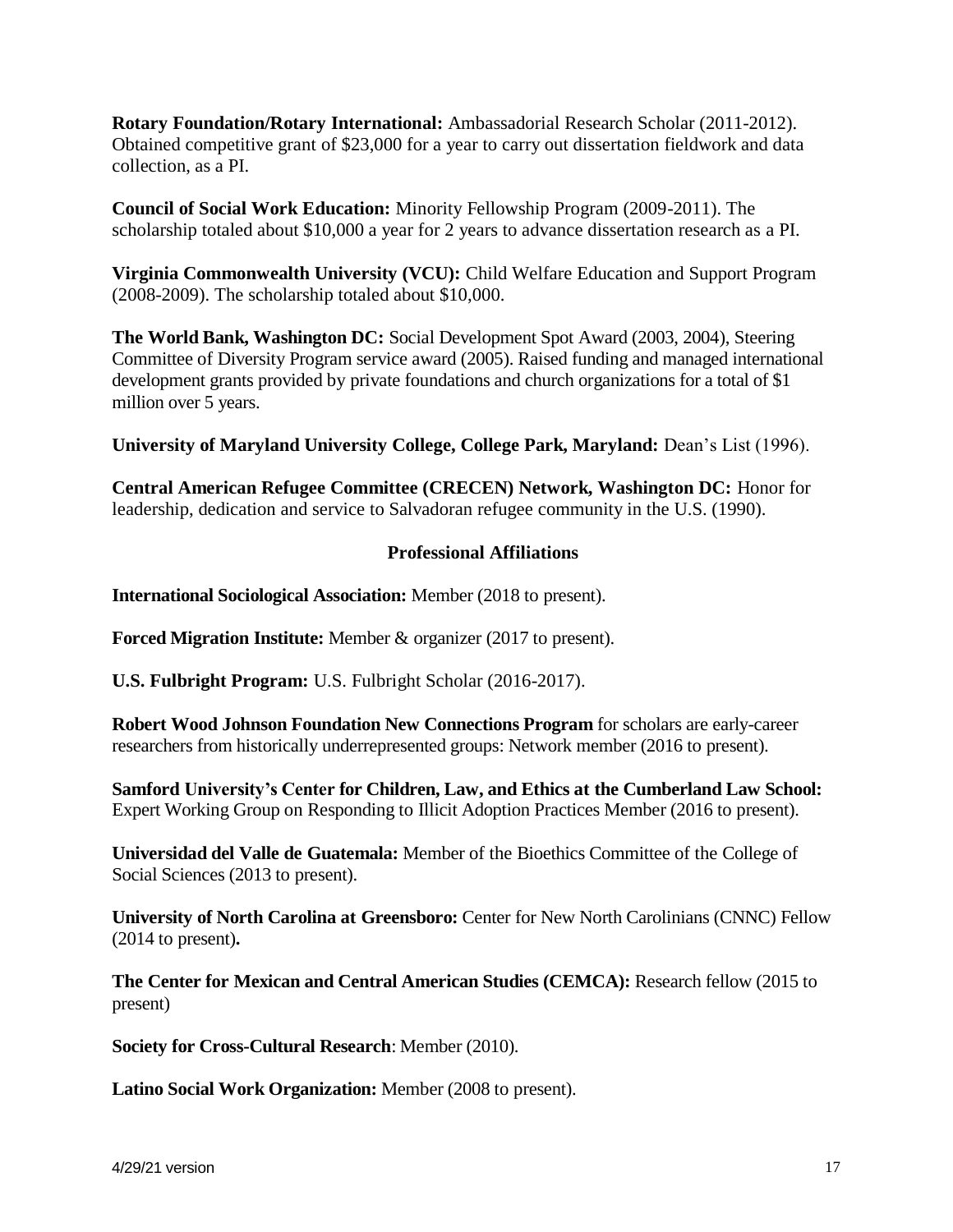**Society for Social Work & Research:** Member(2009-2011).

**Council on Social Work Education Minority Fellowship Program**: Fellow (2009-2011).

**The World Bank**: Member of the Steering Committee of Diversity Program (2002-2006).

**American Evaluation Association:** Member (1997-1998; 2008-2010).

## **Continuing Education & Professional Certifications**

**Foundation for Human Enrichment:** Somatic Experiencing Practitioner (SEP) professional certificate (completed in 2020)

**Connections Matter - Prevent Child Abuse North Carolina, Morrisonville, NC.** Trained as an Authorized Trainer (July 22, 2019)

**Safe Shores – Children Advocacy Center, Washington, D.C.** Trained as an Authorized Facilitator of the Darkness to Light's Stewards of Children workshop (November 9, 2017).

**Still Quiet Place, Menlo Park, CA.** Completed online course on teaching mindfulness to children and adolescents (online, 2010).

**Robert Wood Johnson Foundation's New Connection, Denver, CO. Participated in the Tenth** Annual Research and Coaching Clinic (October 28-29, 2016) and the New Connections Bi-Annual Symposium (February 1, 2018).

**Elon University, Elon NC**. Attended workshops with the Center for the Advancement of Teaching and Learning (CATL), the Teaching and Learning Technologies (TLT), Writing for Excellence Initiative (WEI), the Professional Development Curriculum, Global Education Center (GEC), Student Health Services/Wellness Center, and the Human Service Studies (HSS) (2013 to present). Participated in the numerous teaching and learning workshops held at Elon University (2013 to 2020).

**Virginia Commonwealth University, Richmond VA**. Attended in-campus workshops on research methods and on-line teaching (2007 to 2013). While completing MSW & PhD students and working as an Adjunct Faculty, completed VISSTA basic training in delivery of child protection services (2008), and an EQR Training & Consulting course on qualitative data analysis with Atlas.ti (2010). Also, participated in workshops on health and mental health services in diverse settings, and cross-cultural research at CSWE, SSWR, LSWO & SCCR annual conferences(2009-2013).

**The World Bank, Washington DC.** Participated in workshops on governance and anticorruption (2013, 2006, 2014), civic engagement and social accountability (2003-2014), development communications and grassroots media development (2004, 2005), quantitative and